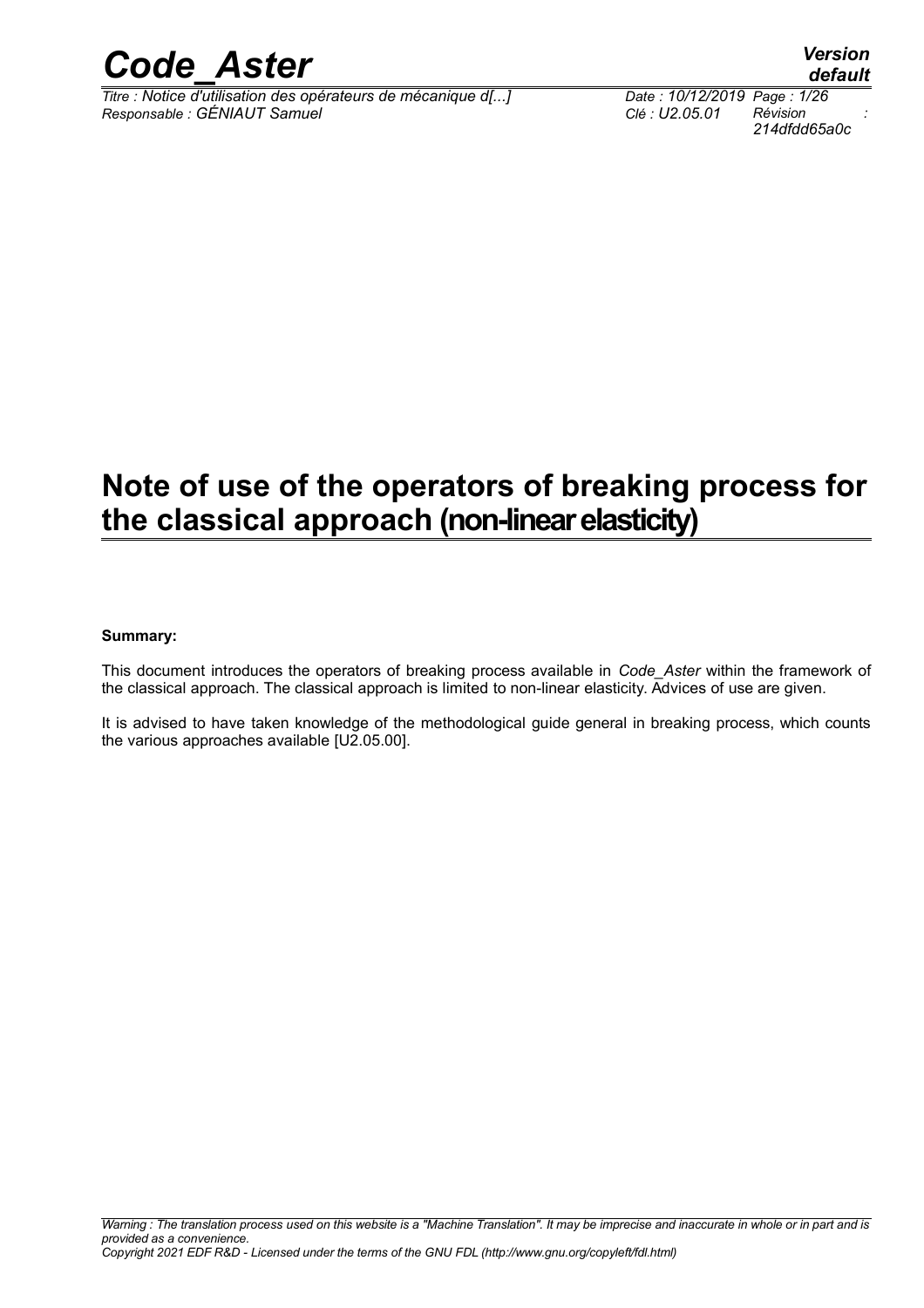# **Code Aster**

Titre : Notice d'utilisation des opérateurs de mécanique d[...] Responsable : GÉNIAUT Samuel

Date: 10/12/2019 Page: 2/26 Clé : U2.05.01 Révision 214dfdd65a0c

### **Contents**

| 2.2.7 Factors of intensity of the constraints for a thermomechanical problem |  |
|------------------------------------------------------------------------------|--|
|                                                                              |  |
|                                                                              |  |
|                                                                              |  |
|                                                                              |  |
|                                                                              |  |
|                                                                              |  |
|                                                                              |  |
|                                                                              |  |
|                                                                              |  |
|                                                                              |  |
|                                                                              |  |
|                                                                              |  |
|                                                                              |  |
|                                                                              |  |
|                                                                              |  |
|                                                                              |  |
|                                                                              |  |
|                                                                              |  |
|                                                                              |  |
|                                                                              |  |
|                                                                              |  |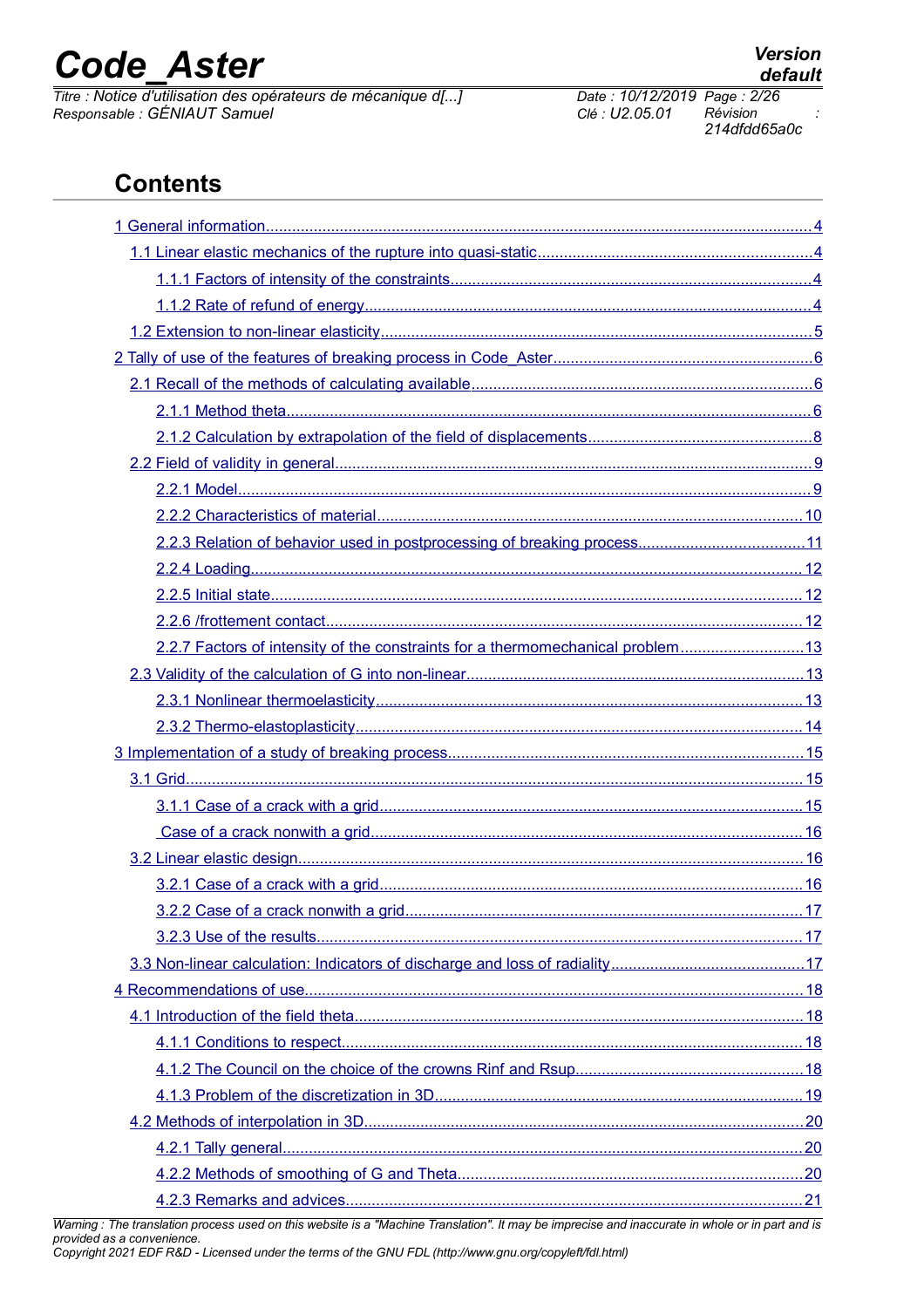*Titre : Notice d'utilisation des opérateurs de mécanique d[...] Date : 10/12/2019 Page : 3/26 Responsable : GÉNIAUT Samuel Clé : U2.05.01 Révision :*

|  | $214$ dfdd $65$ a0c |
|--|---------------------|
|  |                     |
|  |                     |
|  |                     |
|  |                     |
|  |                     |
|  |                     |
|  |                     |
|  |                     |
|  |                     |

# *default*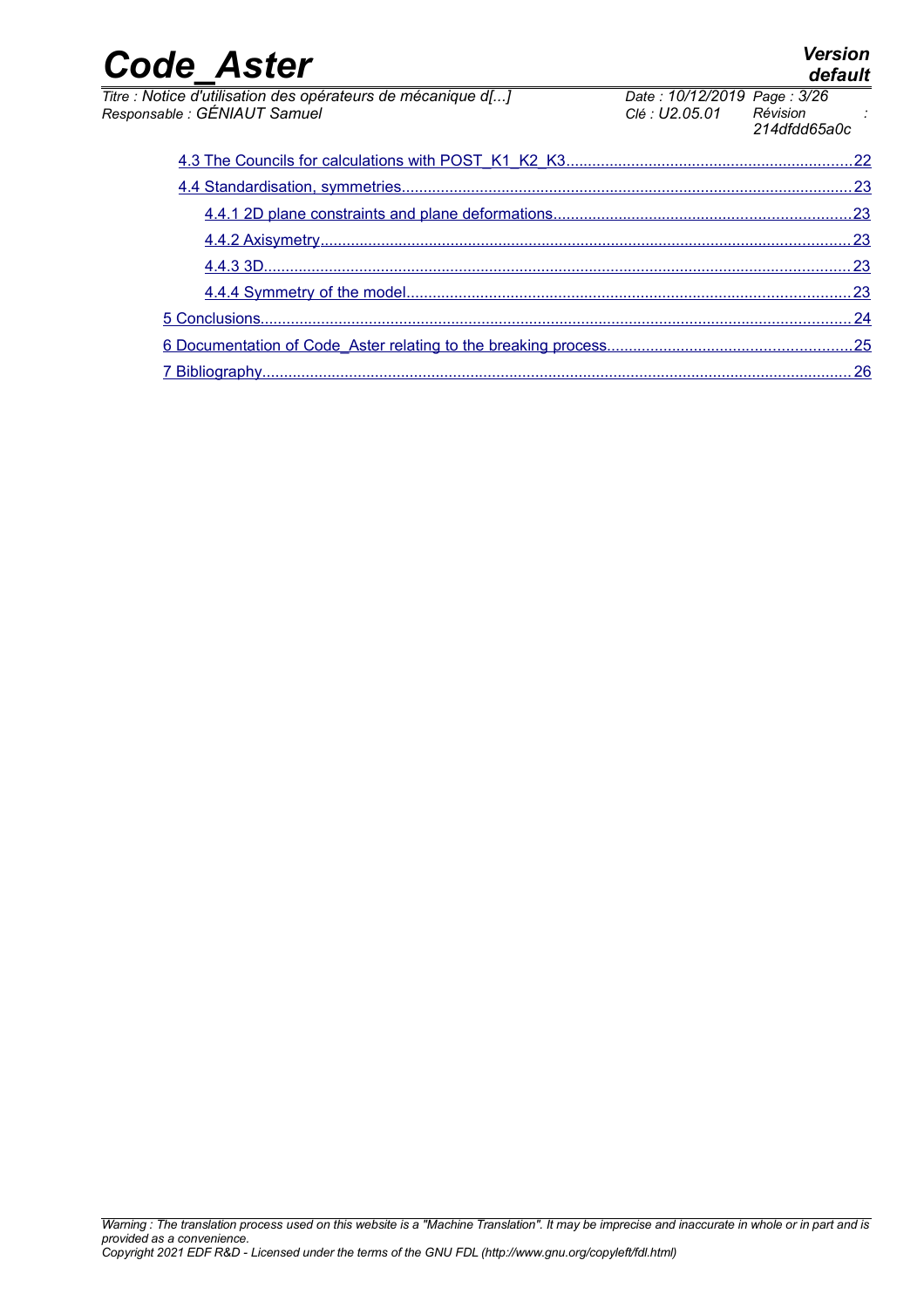*Titre : Notice d'utilisation des opérateurs de mécanique d[...] Date : 10/12/2019 Page : 4/26 Responsable : GÉNIAUT Samuel Clé : U2.05.01 Révision :*

### **1 General information**

<span id="page-3-3"></span>The classical approach is the historical approach for the breaking process. It was initially developed within the framework of the linear elasticity, then extended to non-linear elasticity.

#### **1.1 Linear elastic mechanics of the rupture into quasi-static**

<span id="page-3-2"></span><span id="page-3-1"></span>This paragraph points out the parameters characteristic in linear elastic mechanics of the rupture.

#### **1.1.1 Factors of intensity of the constraints**

The factors of intensity of the constraints characterize the singularity of the constraints at a peak of crack. Their general expression is form:  $K = \lim \sigma(r) \sqrt{r}$ . Three factors of intensity of the  $r \rightarrow 0$ constraints are defined, associated with the three modes of opening of the crack.

In linear elasticity, the factors of intensity of the constraints make it possible to break up the field of displacement **u** in a singular part and a regular part [\[1\]](#page-25-1)[\[6\]](#page-25-4) :

 $u = u_R + K_I u_S^I + K_H u_S^I + K_{III} u_S^{III}$ .

#### **1.1.2 Rate of refund of energy**

<span id="page-3-0"></span>One considers a fissured elastic solid occupying the field  $\Omega$ . Are:

**u** the field of displacement,

*T* the field of temperature,

 $f$  the field of voluminal forces applied to  $\Omega$ .

**g** the field of surface forces applied to a part *S* of  $\partial\Omega$ .

 $\mathbf U$ the field of displacements imposed on a part  ${S}_d$  of  $\partial\Omega$  .

 $\sigma$  the tensor of the constraints,

 $\epsilon$  the tensor of the deformations,

**th** the tensor of the deformations of thermal origin,

 $\psi(\varepsilon, T)$  density of free energy.

The rate of refund of energy *G* corresponds to the energy approach of the rupture of Griffith [\[5\].](#page-25-3) It is defined by the opposite of the derivative of the potential energy in balance  $W(\mathbf{u})$  compared to the field  $\Omega$  :

$$
G = \frac{-\partial W(\mathbf{u})}{\partial \Omega}
$$

with:  $W(\mathbf{u}) = \int_{\Omega} \psi\left(\mathbf{\varepsilon} \left( \mathbf{u} \right), T\right) d\Omega - \int_{\Omega} \mathbf{f} \mathbf{u} d\Omega - \int_{S}$  $g \mathbf{u} d \Gamma$ 

It is pointed out that the rate of refund of energy is equivalent to the integral of Rice in linear elasticity [\[4\].](#page-25-2)

In plane linear elasticity, the coefficients D'intensity of constraints are connected to the rate of refund of energy by the formula of Irwin:

$$
G = \frac{1 - v^2}{E} (K_I^2 + K_{II}^2)
$$
 in plane deformations  

$$
G = \frac{1}{E} (K_I^2 + K_{II}^2)
$$
 in plane constraints

*Copyright 2021 EDF R&D - Licensed under the terms of the GNU FDL (http://www.gnu.org/copyleft/fdl.html)*

*Warning : The translation process used on this website is a "Machine Translation". It may be imprecise and inaccurate in whole or in part and is provided as a convenience.*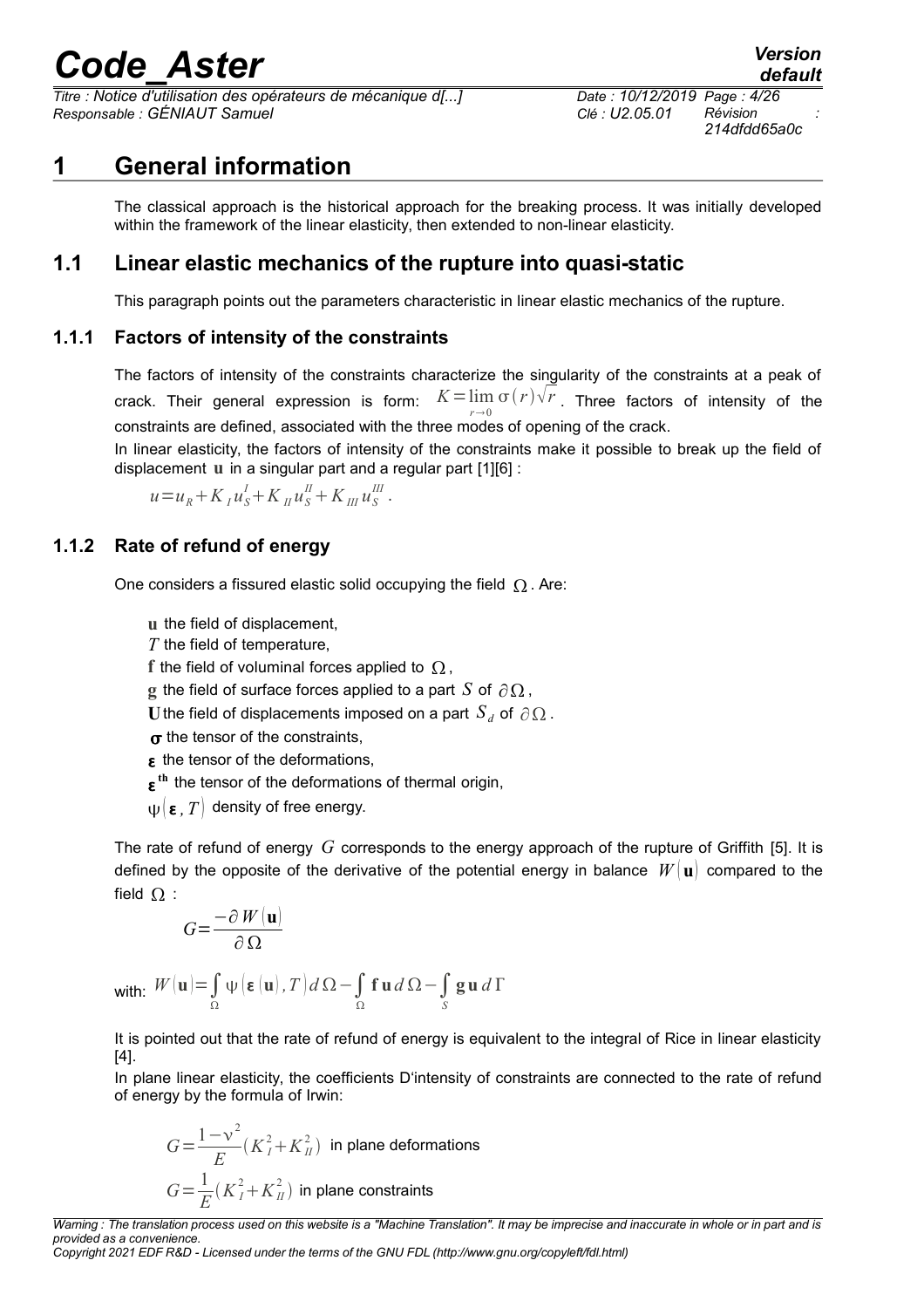*Titre : Notice d'utilisation des opérateurs de mécanique d[...] Date : 10/12/2019 Page : 5/26 Responsable : GÉNIAUT Samuel Clé : U2.05.01 Révision :*

*214dfdd65a0c*

$$
G = \frac{1 - v^{2}}{E} (K_{I}^{2} + K_{II}^{2}) + \frac{K_{III}^{2}}{2 \mu} \text{ with } \mu = \frac{E}{2(1 + v)}, \text{ in 3D}
$$

#### **1.2 Extension to non-linear elasticity**

<span id="page-4-0"></span>The preceding definitions are rigorous only in linear thermoelasticity but extensions are possible with the nonlinear problems. In particular, it is possible to define and calculate the rate of refund of energy in nonlinear elasticity, provided that the loading remains radial and monotonous.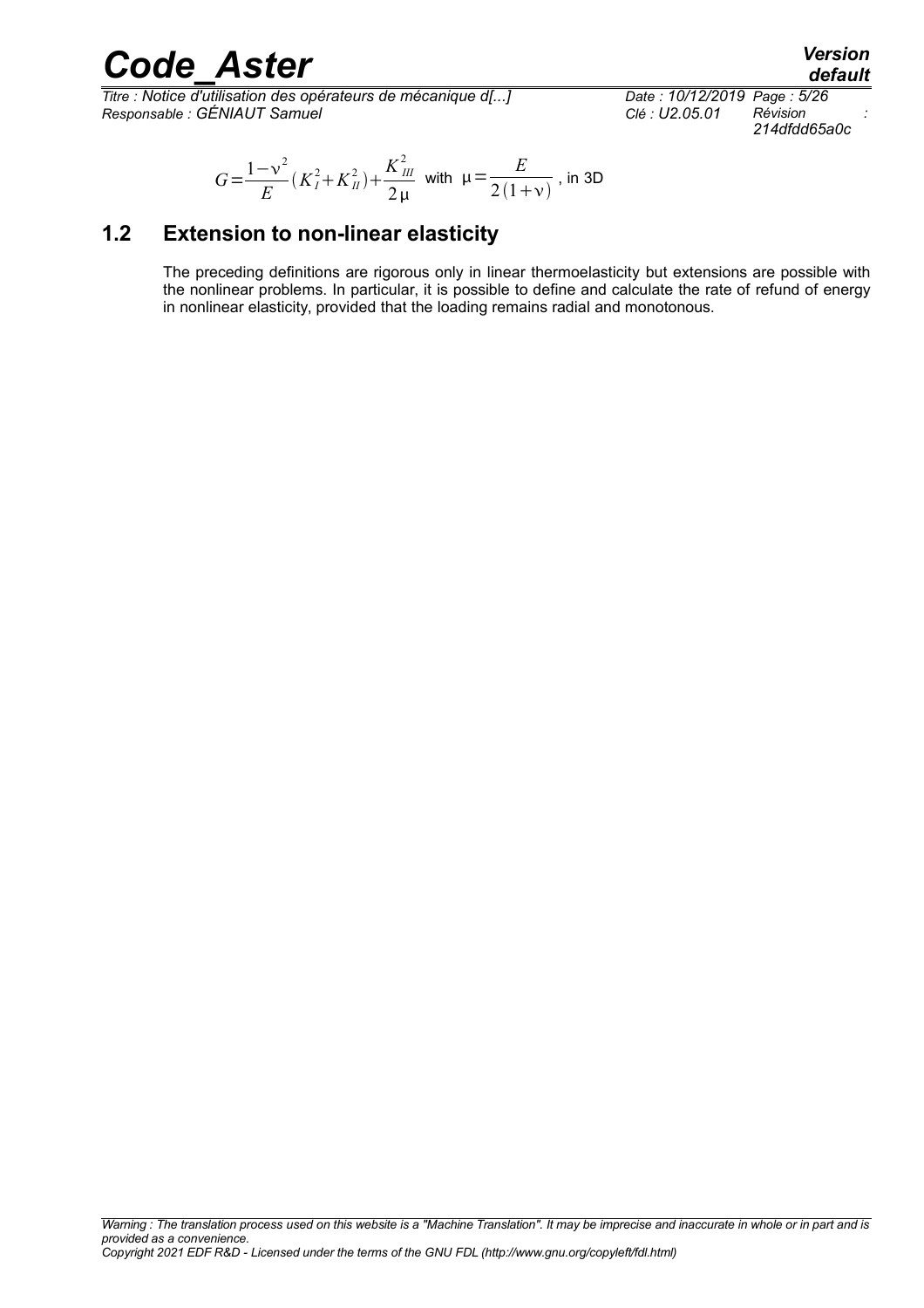*Titre : Notice d'utilisation des opérateurs de mécanique d[...] Date : 10/12/2019 Page : 6/26 Responsable : GÉNIAUT Samuel Clé : U2.05.01 Révision :*

*214dfdd65a0c*

### <span id="page-5-2"></span>**2 Tally of use of the features of breaking process in** *Code\_Aster*

#### <span id="page-5-1"></span>**2.1 Recall of the methods of calculating available**

#### **2.1.1 Method theta**

#### <span id="page-5-0"></span>*Calculation of the rate of refund of energy*

The difficulty of the calculation of the rate of refund of energy comes from derivation compared to the field of an integral depending on this same field. A rigorous method is the method theta, which is a Lagrangian method of derivation of the potential energy [\[8\]](#page-25-7)[\[9\]](#page-25-6)[\[10\].](#page-25-5) It consists in introducing a field  $\theta$ 

and to consider transformations  $F^{\text{n}}$ :  $\mathbf{M} \to \mathbf{M} + \eta \, \boldsymbol{\theta} \, (\mathbf{M})$  area of reference  $\Omega$  in a field  $\Omega_{\text{n}}$  who correspond to propagations of the crack. These transformations should not modify the edges of the field except the bottom of crack.

This method is detailed in [R7.02.01] and [R7.02.04]. The use of the method, developed in the operator CALC\_G of *Code\_Aster*, is described with the [§4.1.](#page-17-2)

With the method theta, the rate of refund of energy *G* is solution of the variational equation:

$$
\int_{\Gamma_0} G(s) \, \boldsymbol{\theta}(s) \cdot \mathbf{m}(s) \, ds = G(\boldsymbol{\theta}), \, \forall \, \boldsymbol{\theta} \in \Theta
$$

where  $\bf{m}$  is the unit normal at the bottom of crack  $\Gamma_{_0}$  located in the tangent plan at  $\partial\Omega$  and returning in  $\Omega$ , and where  $G(\theta)$  is defined by the opposite of the derivative of the potential energy  $W[\mathbf{u}(\eta)]$  with balance compared to the initial evolution of the bottom of crack  $\eta$ :

$$
G(\mathbf{\Theta}) = \frac{-d W(\mathbf{u}(\mathbf{\eta}))}{d \mathbf{\eta}}\bigg|_{\mathbf{\eta} = 0}
$$

One notes  $\Theta$  the whole of the fields  $\theta$  acceptable (see [§4.1.1\)](#page-17-1).

For a linear or non-linear thermoelastic problem the expression of  $G(\theta)$  is:

$$
G(\theta) = \int_{\Omega} [\sigma(\boldsymbol{u}) \cdot (\nabla \boldsymbol{u} \cdot \nabla \theta) - \Psi(\epsilon(\boldsymbol{u})) \operatorname{div} \theta] d\Omega \leftarrow \text{terme classique}
$$
  
\n
$$
- \int_{\Omega} \frac{\partial \Psi}{\partial T} (\nabla T \cdot \theta) d\Omega \leftarrow \text{terme } d\hat{u} \operatorname{d\theta} \text{harmonic}
$$
  
\n
$$
+ \int_{\Omega} [(\nabla f \cdot \theta) \boldsymbol{u} + f \cdot \boldsymbol{u} \operatorname{div} \theta] d\Omega \leftarrow \text{terme } d\hat{u} \operatorname{aux} \text{ forces volumeiques } f \operatorname{sur}\Omega
$$
  
\n
$$
+ \int_{\Gamma_F} [(\nabla F \cdot \theta) \boldsymbol{u} + F \cdot \boldsymbol{u} (\operatorname{div} \theta - \boldsymbol{n} \cdot \frac{\partial \theta}{\partial \boldsymbol{n}})] d\Gamma \leftarrow \text{terme } d\hat{u} \operatorname{aux} \text{ forces surfaceiques } F \operatorname{sur}\Gamma_F
$$

If one places oneself on the assumption of great displacements (but always in nonlinear elasticity in small deformations), the term should be replaced

$$
\int_{\Omega} \sigma_{ij} u_{i,p} \theta_{p,j} d\Omega
$$
 by 
$$
\int_{\Omega} F_{ik} S_{kj} u_{i,p} \theta_{p,j} d\Omega
$$

with **S** the tensor of the constraints of Piola-Lagrange called still second tensor of Piola-Kirchoff, **F** the gradient of the transformation which makes pass from the configuration of reference to the current configuration.

*Warning : The translation process used on this website is a "Machine Translation". It may be imprecise and inaccurate in whole or in part and is provided as a convenience. Copyright 2021 EDF R&D - Licensed under the terms of the GNU FDL (http://www.gnu.org/copyleft/fdl.html)*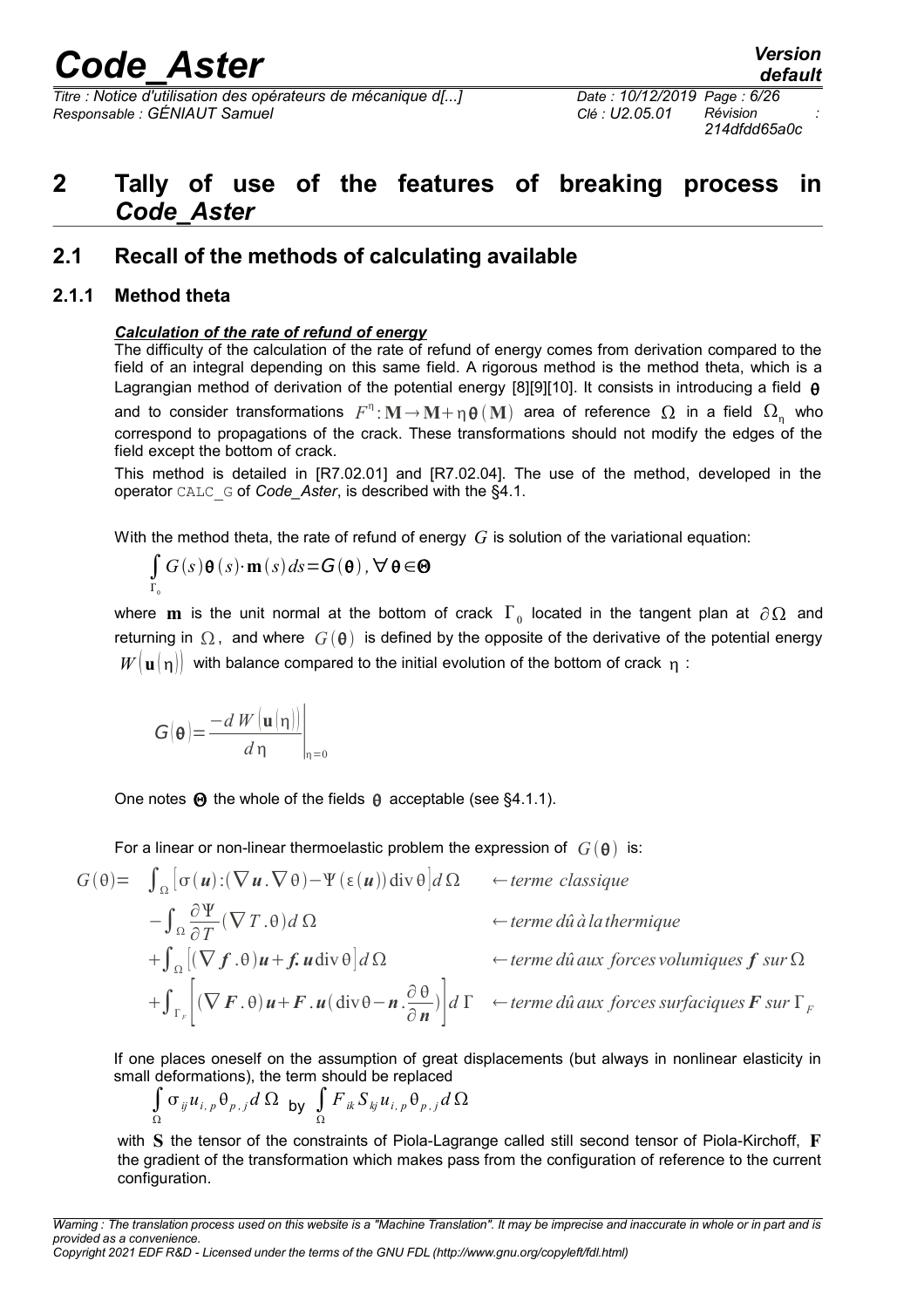*Titre : Notice d'utilisation des opérateurs de mécanique d[...] Date : 10/12/2019 Page : 7/26 Responsable : GÉNIAUT Samuel Clé : U2.05.01 Révision :*

*214dfdd65a0c*

If one takes account of the initial deformations  $\epsilon_{ij}^0$  and of the initial constraints  $\sigma_{ij}^0$ , the term should be added:

$$
\int_{\Omega}\left[\left(\sigma_{ij}-\frac{1}{2}\sigma_{ij}^{\circ}\right)\varepsilon_{ij,k}-\left(\varepsilon_{ij}-\varepsilon_{ij}^{th}-\frac{1}{2}\varepsilon_{ij}^{\circ}\right)\sigma_{ij,k}^{\circ}\right]\theta_{k} d\Omega.
$$

It would seem that this expression does not make it possible to impose at the same time initial strains and initial stresses (even if the fields are in balance). It is thus not possible for the moment to impose at the same time initial strains and initial stresses (see [§2.2.5\)](#page-11-1).

For a thermoelastoplastic problem the expression of  $G(\theta)$  reserve in *Code Aster* is:

$$
G(\theta) = \int_{\Omega} \sigma_{ij} u_{i,k} \theta_{k,j} - \tilde{\Psi} \theta_{k,k} - \left( \frac{\partial \tilde{\Psi}}{\partial T} T_{,k} + (R + \sigma_y) p_{,k} + \frac{\partial \tilde{\Psi}}{\partial \beta_{ij}} \beta_{ij,k} - \sigma_{ij} \epsilon_{ij,k}^p \right) \theta_k d\Omega
$$

with:

- $\tilde{\Psi}$  total mechanical energy.
	- $\epsilon^p$  the tensor of the plastic deformations,
	- *p* the variable interns scalar isotropic work hardening (cumulated plastic deformation),
	- one or more tensorial or scalar variables of kinematic work hardening,
- $\sigma_y$  initial linear elastic limit,
- *R* the ray of the surface of load for isotropic work hardening.

For a radial and monotonous loading:  $\sigma_{ij} \epsilon_{ij,k}^p = (R + \sigma_{ij}) p_{jk} + (R + \sigma_{ij})^2 p_{jk}$ ∂Ψ ∂*ij*  $\beta_{ij,k}$  and one finds the expression

of  $G(\theta)$  in nonlinear thermoelasticity [R7.02.03].

#### *Calculation of the factors of intensity of the constraints*

In linear thermoelasticity, one can associate with  $G$  a symmetrical bilinear form  $g(\mathbf{u}, \mathbf{v})$  by the formula of polarization. One can then show that this bilinear form defines a scalar product for which singular functions  $u_s$  are orthogonal between them and orthogonal with regular displacement  $u_R$ [R7.02.05].

Consequently, one can calculate the factors of intensity of the constraints from  $g(\mathbf{u}, \mathbf{v})$  by the method theta:

Finally, in a general way:

 $\sqrt{ }$ 

$$
\begin{cases}\nK_I = E g(\mathbf{u}, \mathbf{u}_s^I) & \text{in plane constraints} \\
K_{II} = E g(\mathbf{u}, \mathbf{u}_s^H)\n\end{cases}
$$
\n
$$
\begin{cases}\nK_I = \frac{E}{1 - v^2} g(\mathbf{u}, \mathbf{u}_s^I) & \text{in plane deformations and 3D} \\
K_{II} = \frac{E}{1 - v^2} g(\mathbf{u}, \mathbf{u}_s^H)\n\end{cases}
$$

*Warning : The translation process used on this website is a "Machine Translation". It may be imprecise and inaccurate in whole or in part and is provided as a convenience.*

*Copyright 2021 EDF R&D - Licensed under the terms of the GNU FDL (http://www.gnu.org/copyleft/fdl.html)*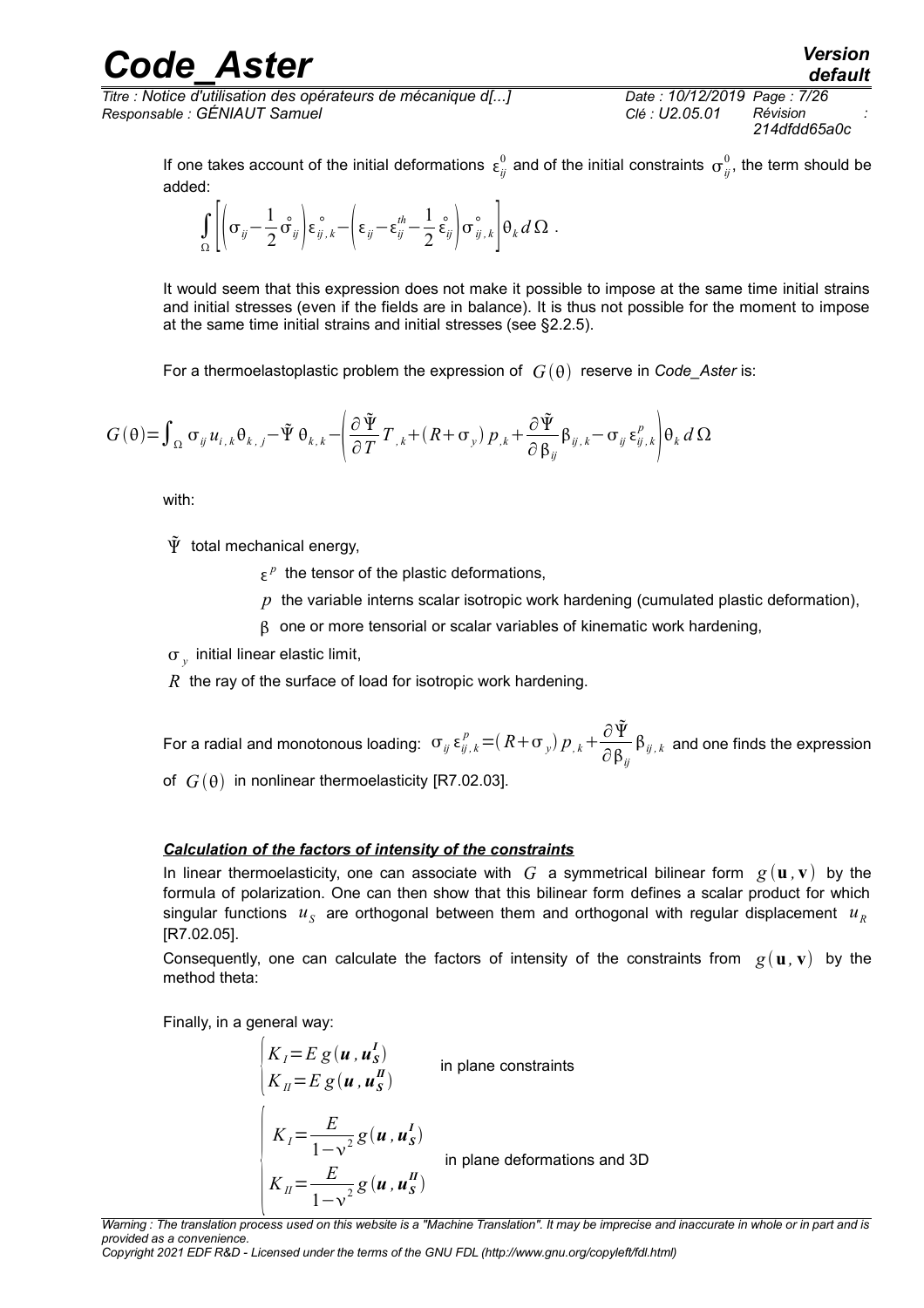*Titre : Notice d'utilisation des opérateurs de mécanique d[...] Date : 10/12/2019 Page : 8/26 Responsable : GÉNIAUT Samuel Clé : U2.05.01 Révision :*

**default  
rate** : 10/12/2019 Page : 8/26  

$$
\epsilon
$$
 : U2.05.01 Revision  
214dfdd65a0c

and  $K_{\mu\nu}=2\mu$ .  $g(u, u_s^H)$ *III* in 3D

This calculation is possible in *Code* Aster with the option CALC\_K\_G of the operator CALC\_G.

#### *Local calculation*

In dimension 2, bottom of crack  $\Gamma_0$  brings back itself to a point. Only one field  $\theta$  is enough to calculate the rate of refund of energy (option CALC\_G) or factors of intensity of the constraints (option CALC K G).

In dimension 3 dependence of  $G(\theta)$  with respect to the field  $\theta$  on the bottom of crack is more complex. In *Code\_Aster*, one can calculate:

the rate of refund of energy room  $G(s)$  solution of the preceding variational equation (option CALC<sub>\_</sub>G). Fields  $\theta_i$  necessary for the resolution of the variational equation and the calculation of  $G(s)$  are described in the § 4.2.

#### <span id="page-7-0"></span>**2.1.2 Calculation by extrapolation of the field of displacements**

Method of calculating of the factors of intensity of the constraints by extrapolation of displacement, developed in the operator POST\_K1\_K2\_K3, is based on the asymptotic development of the field of displacement in bottom of crack [R7.02.08].

In 2D, in a springy medium, linear, isotropic and homogeneous, the displacement and stress fields known for the modes of opening of the crack (are analytically characterized by *K1* ), of slip plan ( *K2* ) and of slip antiplan ( *K3* ). In the case general in 3D, one can show that the asymptotic behavior of displacements and constraints is the sum of the solutions correspondents to modes 1 and 2 (in plane deformations) and to mode 3 (antiplan), and of four other particular solutions, but which are more regular than the preceding ones.

In all the cases, the singularity is thus the same one and one can write the following relations in the normal plan at the bottom of crack, in a point *M* :

$$
K_1(M) = \lim_{r \to 0} \left( \frac{E}{8(1 - v^2)} \left[ U_m \right] \sqrt{\frac{2\pi}{r}} \right)
$$
  

$$
K_2(M) = \lim_{r \to 0} \left( \frac{E}{8(1 - v^2)} \left[ U_n \right] \sqrt{\frac{2\pi}{r}} \right)
$$
  

$$
K_3(M) = \lim_{r \to 0} \left( \frac{E}{8(1 + v)} \left[ U_t \right] \sqrt{\frac{2\pi}{r}} \right)
$$

with:

**t ,n** in the plan of the crack in *M* ,

**t** tangent vector at the bottom of crack in *M* ,

**n** normal vector at the bottom of crack in *M* ,

**m** normal vector with the plan of the crack in *M* ,

 $[U]$  jump of displacement enters the lips of crack:

$$
[U_{\mathbf{m}}]\text{=} [U^{\text{lever}\textit{supérieure}}\text{--}U^{\text{layer}\textit{inférieure}}]\text{·m}
$$

 $r = ||MP||$  where *P* is a point of the normal plan at



*Warning : The translation process used on this website is a "Machine Translation". It may be imprecise and inaccurate in whole or in part and is provided as a convenience.*

*Copyright 2021 EDF R&D - Licensed under the terms of the GNU FDL (http://www.gnu.org/copyleft/fdl.html)*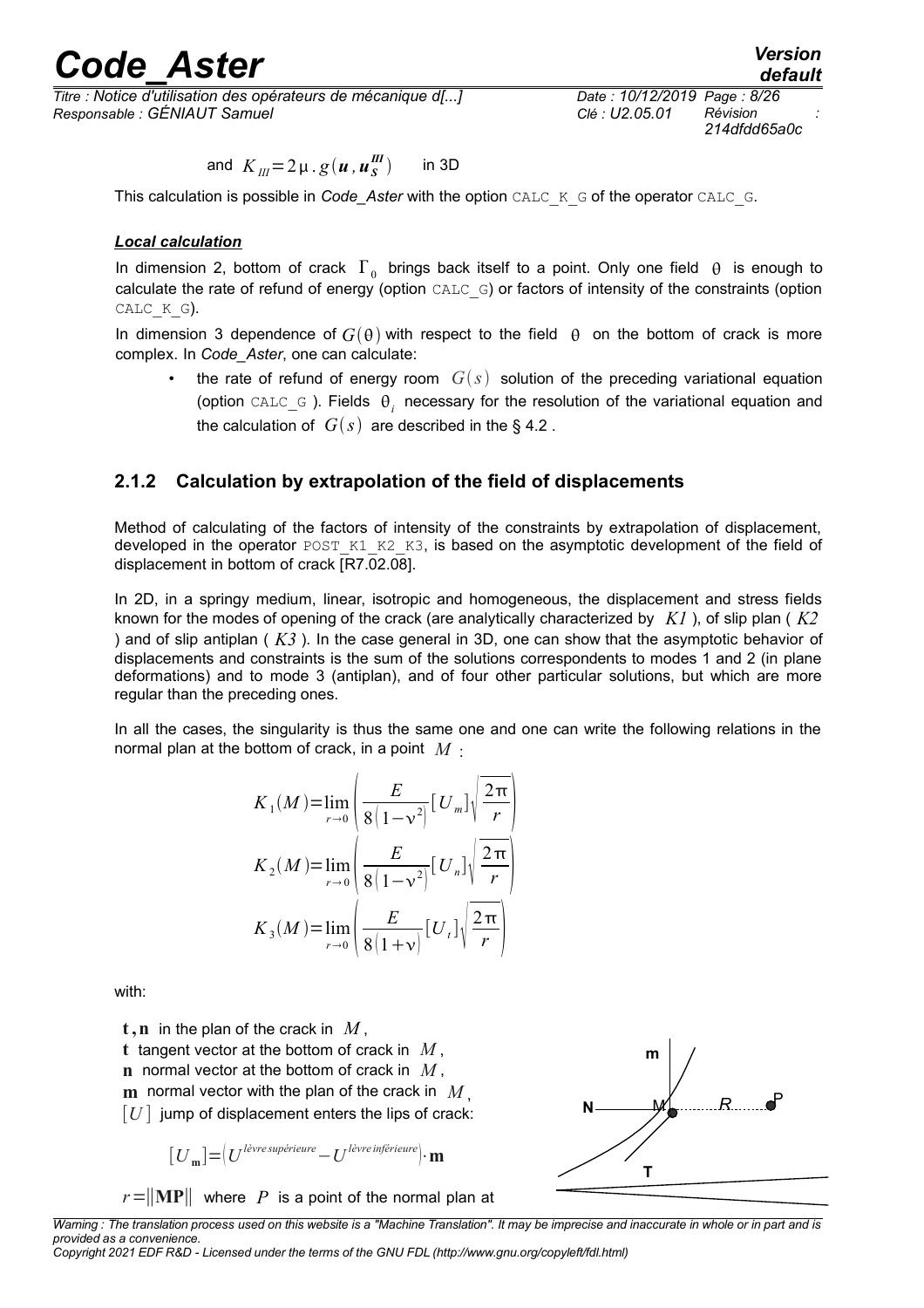*214dfdd65a0c*

the bottom of crack in *M* , located on one of the lips.

Three methods of extrapolation are available [ R7.02.08 ] and are systematically put in work for the calculation of *K1* , *K2* and *K3* . Starting from the factors of intensity of the constraints, the formula of Irwin then makes it possible to calculate the rate of refund of energy *G* .

Ldistance from extrapolation has ABSC CURV MAXI ESt the only parameter user. Advices for the choice of this parameter and the interpretation of the results are given in the [§4.3.](#page-21-0)

#### **Note:**

- *One can note that the signs of K2 and K3 depend on the orientation on* **t** *and* **n** *. This is not too awkward insofar as the criteria of rupture or tiredness use only the absolute values of K2 and K3 .*
- *The method used here is theoretically less precise than calculation starting from the bilinear form rate of refund of energy and displacements singular [R7.02.01 and R7.02.05] (operator CALC\_G). It however makes it possible to easily obtain relatively reliable values of the factors of intensity of the constraints. The comparison of the various methods of calculating is always useful to estimate the precision of the got results.*

#### **Notice on the use of** *POST\_K1\_K2\_K3* **with elements of Barsoum with contact:**

*The contact is generally not taken into account correctly for the nodes with the quarter (except for the formulation contact continues). The calculation of K1 on a node top of elements of Barsoum in the presence of contact is thus false. This is not quite serious in practice because when there is contact, it is known that K1 must be null.*



**Figure 2.1.2-a : Barsoum and contact**

#### **2.2 Field of validity in general**

<span id="page-8-1"></span>As that will be developed in the following chapter, the crack can be with a grid (classical calculation) or not with a grid (use of method X-FEM). Unless otherwise specified, following information is valid in both cases.

#### <span id="page-8-0"></span>**2.2.1 Model**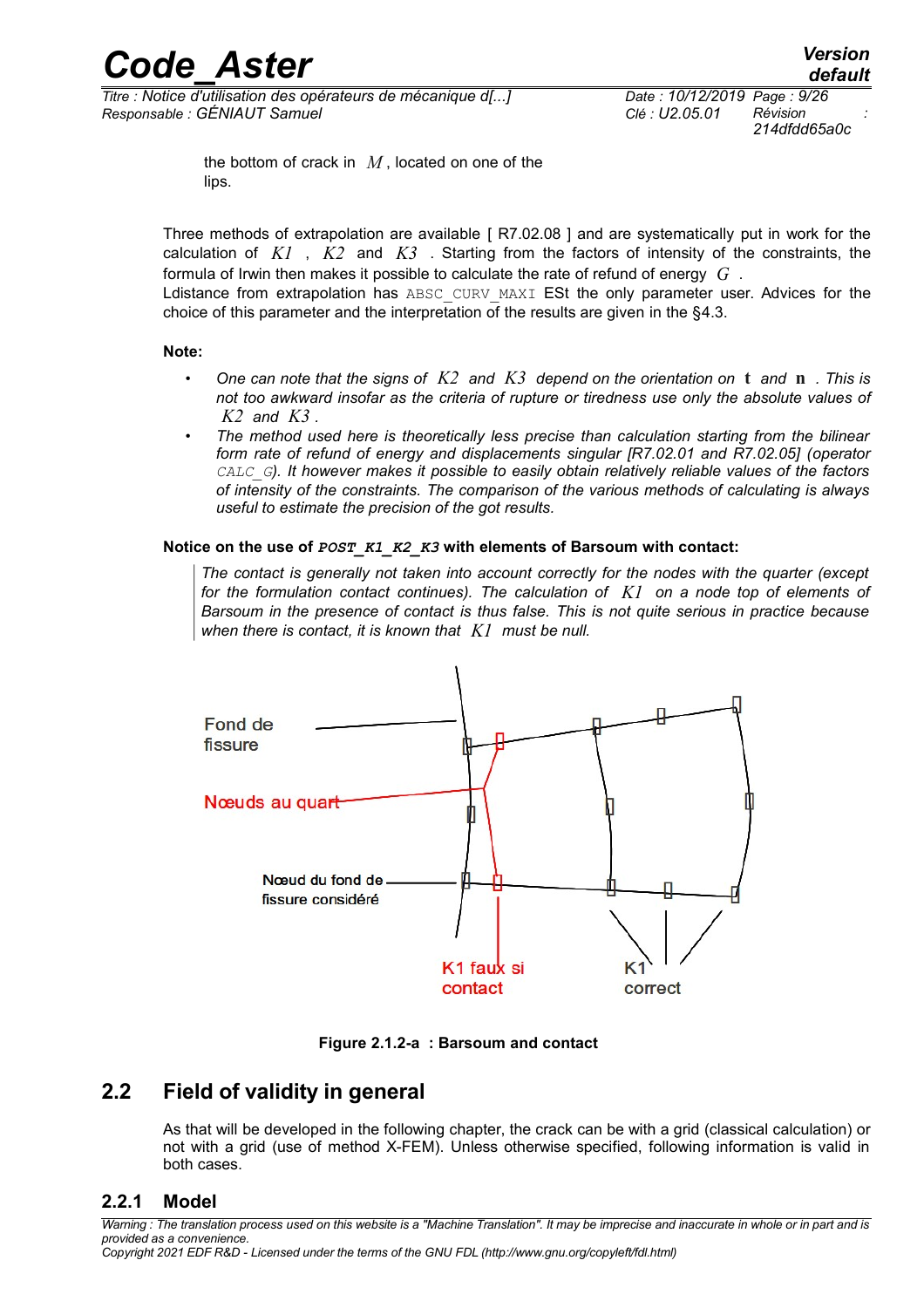*Titre : Notice d'utilisation des opérateurs de mécanique d[...] Date : 10/12/2019 Page : 10/26 Responsable : GÉNIAUT Samuel Clé : U2.05.01 Révision :*

*default*

*Crack with a grid:* operators CALC G and POST K1 K2 K3 for all modelings of the continuous mediums 2D and 3D are available: plane strains, plane stresses, 2D axisymmetric and 3D.

These modelings correspond for a two-dimensional medium to triangles to 3 or 6 nodes, quadrangles with 4.8 or 9 nodes and segments with 2 or 3 nodes, for a three-dimensional medium with hexahedrons with 8.20 nodes or 27 nodes, pentahedrons with 6 or 15 nodes, tetrahedrons with 4 or 10 nodes, pyramids with 5 or 13 nodes, faces with 4.8 or 9 nodes.

**Crack nonwith a grid (X-FEM):** operators CALC G and POST K1 K2 K3 for all modelings of the continuous mediums 2D and 3D are available (plane strains, plane stresses, axisymetry and 3D). All the geometrical types of meshs are available, except the QUAD9 and the HEXA27. For more specific information relating to X-FEM, one will be able to refer to [U2.05.02].

|                                | D PLAN | C PLAN | AXIS |  |
|--------------------------------|--------|--------|------|--|
| CALC G<br>$\sim$ $\sim$ $\sim$ |        |        |      |  |
| CALC K G                       |        |        |      |  |
| POST K1 K2 K3                  |        |        |      |  |

#### **2.2.2 Characteristics of material**

<span id="page-9-0"></span>Calculation rate of refund of energy  $G$  by the method theta (operator CALC  $\ G$  option CALC  $\ G$ ) is valid for an isotropic homogeneous material, or for an isotropic bimatériau (crack with the interface of two isotropic homogeneous materials to the different characteristics).

The calculation of the factors of intensity of the constraints (by the method theta by using the bilinear form associated with  $G$  in the operator CALC G option CALC  $K$  G, or by extrapolation of the field of displacement with the operator POST\_K1\_K2\_K3 ) is valid for an isotropic homogeneous material but not for a bimatériau.

Calculation of *G* or of the factors of intensity of the constraints remain also valid if the properties material (Young, Poisson's ratio modulus, thermal dilation coefficient and possibly elastic and module limit of work hardening) are not homogeneous, but only if the gradient of properties material is orthogonal with the direction of the field theta (direction of propagation).

From a data-processing point of view, the operator CALC G can be used with a material function (operator DEFI\_MATERIAU, keyword ELAS\_FO) of a variable of order among all those being able to be affected with a material field (see [U4.43.03]: operator AFFE\_MATERIAU, keyword AFFE\_VARC). However, the operator  $CALC$  G an alarm emits since the material field is affected with another variable of order that the temperature (TEMP). The operator POST  $K1$  K2 K3 support only the variables of order TEMP and NEUT1.

|               | Properties depending on<br>variables of order | Bimatériau<br>with the interface) | (crack Orthotropic material |
|---------------|-----------------------------------------------|-----------------------------------|-----------------------------|
| CALC G        |                                               |                                   |                             |
| CALC K G      |                                               | $\overline{\phantom{0}}$          | $\overline{\phantom{a}}$    |
| POST K1 K2 K3 | only TEMP and NEUT1                           | $\overline{\phantom{0}}$          | $\overline{\phantom{0}}$    |

|  | Table 2.2.2-1 : Characteristics of material |  |
|--|---------------------------------------------|--|
|--|---------------------------------------------|--|

**1er case:** There is a bimatériau but the point of crack is in only one material, cf Appears 3.1-a. If one is assured that the crown, definite enters the rays inferior R\_INF and superior R\_SUP, has like support of the elements of same material, calculation is possible whatever the selected option. If not only L'option CALC\_G is possible.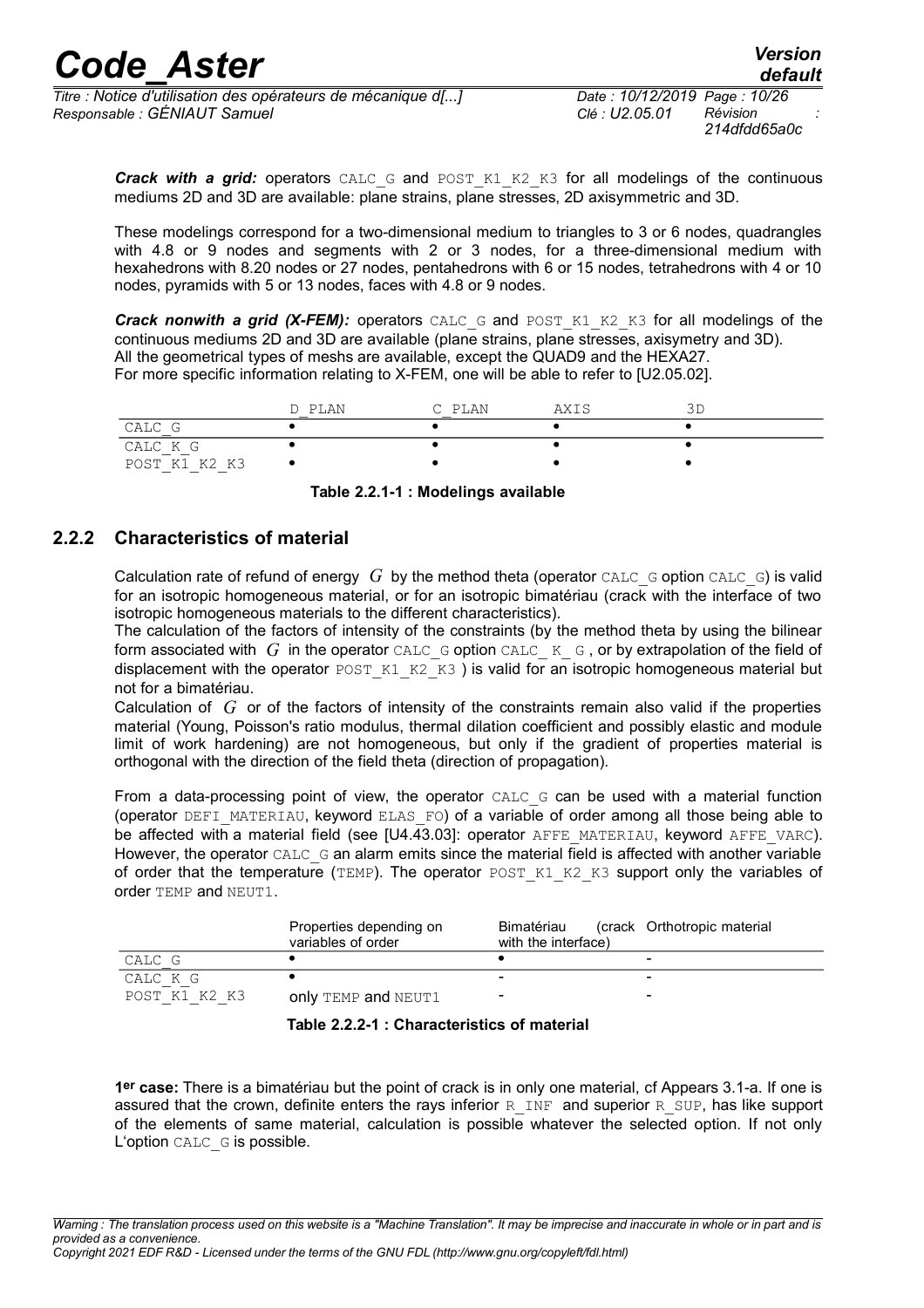*Titre : Notice d'utilisation des opérateurs de mécanique d[...] Date : 10/12/2019 Page : 11/26 Responsable : GÉNIAUT Samuel Clé : U2.05.01 Révision :*

*214dfdd65a0c*



**Figure 3.1-a: Bimatériau: 1er case**

**2Nd case:** There is a bimatériau where the point of crack is with the interface, cf Appears 3.1-b. To date, only L'option of calculation of the rate of refund of energy (option CALC G) is available. The calculation of coefficients of intensity of constraints is not possible in this case.



**Figure 3.1-b: Bimatériau: 2Nd case**

#### **2.2.3 Relation of behavior used in postprocessing of breaking process**

<span id="page-10-0"></span>Logically, the relation of behavior used during postprocessing in breaking process is that which was useful during mechanical calculation.

It is pointed out that the calculation of the rate of refund of energy is possible in the following cases (for more details, to see it [Table 2.2.3-1\)](#page-11-3):

- linear thermoelasticity.
- nonlinear thermoelasticity (hyperelasticity),
- thermoelastoplasticity (criterion of Von Mises with isotropic or kinematic work hardening).

The calculation of the coefficients of intensity of constraints is not as for him possible solely in linear thermoelasticity on the assumption of the small deformations.

In these cases, there is thus no reason to choose a different relation of behaviour between mechanical calculation and postprocessing. In this case, one thus should not **not** to inform COMPORTEMENT under CALC\_G. If COMPORTEMENT is not present under CALC\_G then, postprocessing will be carried out with the relation of behavior of mechanical calculation.

The keyword factor COMPORTEMENT under CALC G is useful only in the very particular cases where one wishes to carry out postprocessing with a law of behavior different from that which was used for mechanical calculation. This keyword must be used with an extreme prudence.

|                 | RELATION         | CALC G | CALC K G                 | POST K1 K2 K3 |
|-----------------|------------------|--------|--------------------------|---------------|
| <b>BEHAVIOR</b> | 'ELAS'           |        |                          |               |
|                 | 'ELAS VMIS LINE' |        |                          |               |
|                 | 'ELAS VMIS TRAC' |        | $\overline{\phantom{a}}$ | -             |
| <b>BEHAVIOR</b> | 'ELAS'           |        |                          |               |
|                 | 'VMIS ISOT TRAC' |        |                          |               |

*Warning : The translation process used on this website is a "Machine Translation". It may be imprecise and inaccurate in whole or in part and is provided as a convenience.*

*Copyright 2021 EDF R&D - Licensed under the terms of the GNU FDL (http://www.gnu.org/copyleft/fdl.html)*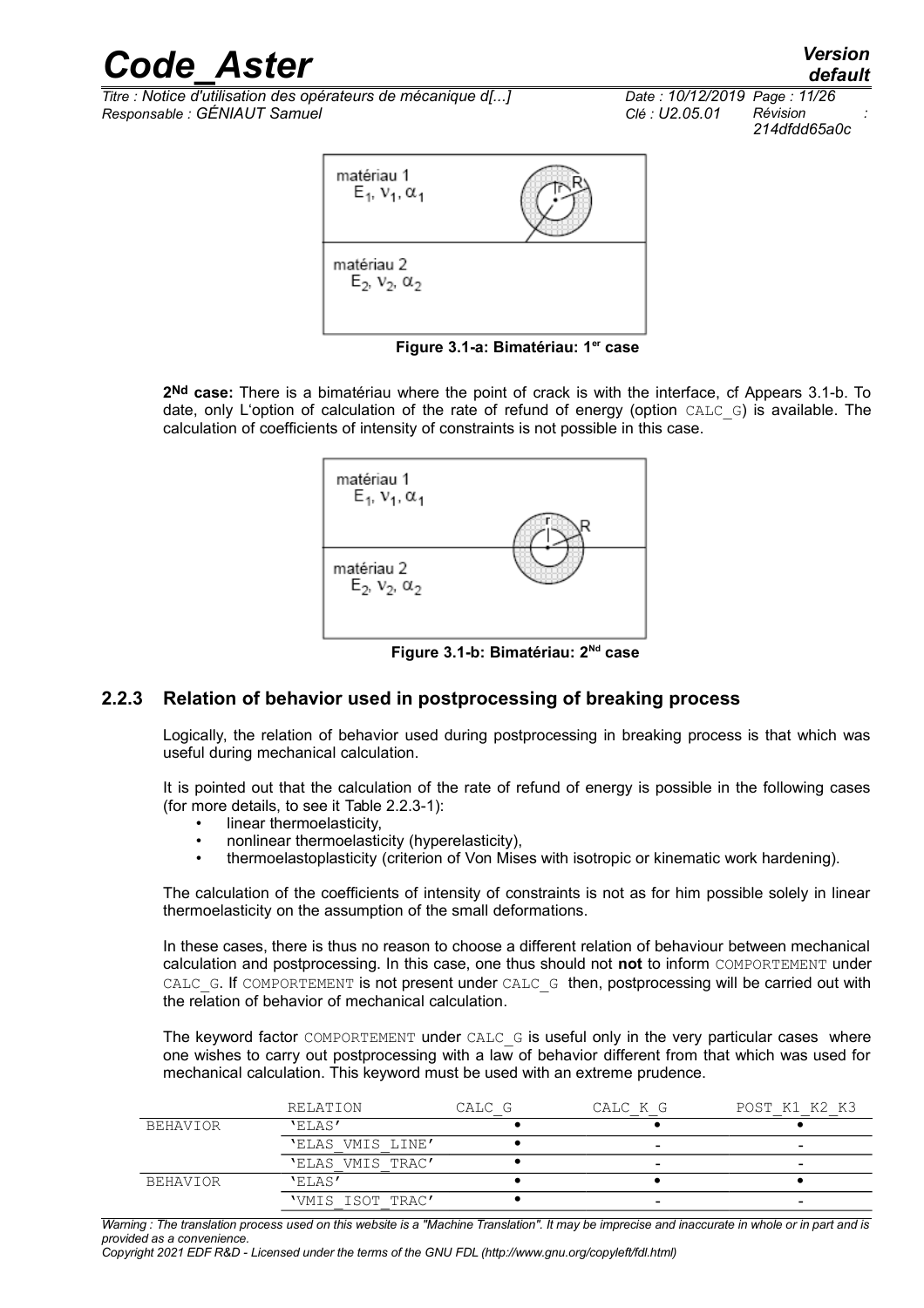*Titre : Notice d'utilisation des opérateurs de mécanique d[...] Date : 10/12/2019 Page : 12/26 Responsable : GÉNIAUT Samuel Clé : U2.05.01 Révision :*

|             |                  |                              | 214dfdd65a0c |
|-------------|------------------|------------------------------|--------------|
|             | 'VMIS ISOT LINE' |                              | -            |
|             | 'VMIS CINE LINE' | ***                          | -            |
| DEFORMATION | 'SMALL'          |                              |              |
|             | 'GROT GDEP'      | $\bullet$ (except X-<br>FEM) |              |

<span id="page-11-3"></span>

|  |  |  | Table 2.2.3-1:Compatible laws of behaviour for postprocessing in breaking process |  |
|--|--|--|-----------------------------------------------------------------------------------|--|
|--|--|--|-----------------------------------------------------------------------------------|--|

#### **2.2.4 Loading**

<span id="page-11-2"></span>Certain loadings are associated in the additional terms in the expression of the rate of refund of energy or the factors of intensity of the constraints according to the method theta. The loadings which are currently supported for calculation in breaking process are the following:

- Thermal dilation (transmitted via the variables of order);
- Voluminal forces: FORCE\_INTERNE, GRAVITY, ROTATION ;
- Surface forces on the lips of the crack: PRES\_REP, FORCE\_CONTOUR, FORCE\_FACE;
- Initial deformation (crack with a grid 2d with option CALC\_G only): PRE\_EPSI.

It is not possible to take into account a displacement imposed on the lips of the crack ( DDL IMPO or FACE IMPO) or a nodal force on those.

The loadings are transmitted for postprocessing with the keyword  $EXCIT$  of CALC G. By default (keyword EXCIT absent), all the loadings of mechanical calculation are used in postprocessing in breaking process. It is thus the advised method. If the keyword  $EXCIT$  is present with a part only of the loadings, a message of alarm is emitted.

It is important to note that the only loadings which affect in a calculation of breaking process with the method  $\theta$  are those applied to the elements inside the crown (enters  $R_{inf}$  and  $R_{sup}$  for a linear thermoelastic behavior or not linear [R7.02.01 §3.3], between the bottom of crack and  $R_{\rm sun}$  for a thermoelastoplastic relation [R7.02.07]).

#### **Note:**

*If one does a calculation in great rotations and great displacements (keyword DEFORMATION = 'GROT\_GDEP' under the keyword factor BEHAVIOR) the only supported loadings are died loads, typically an imposed force and not a pressure [R7.02.03 §2.4].*

#### **2.2.5 Initial state**

<span id="page-11-1"></span>For a crack with a grid, it is possible to take account of an initial state (either of the initial constraints, or of the initial deformations) for the calculation of the rate of refund of energy. Two opportunities are given to the user:

- to define initial deformations with the keyword PRE EPSI in the order AFFE CHAR MECA  $($  F) [U4.44.01] (see an example of installation in the case test sslp102); it is pointed out that recovery in the order CALC\_G is automatic but that PRE\_EPSI is compatible only for one crack with a grid 2d and itoption CALC G.
- to recover a stress field resulting from a mechanical calculation (evol noli resulting from the order STAT\_NON\_LINE [U4.51.03]) with the keyword ETAT\_INIT.

It is not possible simultaneously to take into account initial constraints and initial deformations.

The taking into account of the initial constraint is possible in Lbe optionS CALC G and CALC\_K\_G.

#### <span id="page-11-0"></span>**2.2.6 /frottement contact**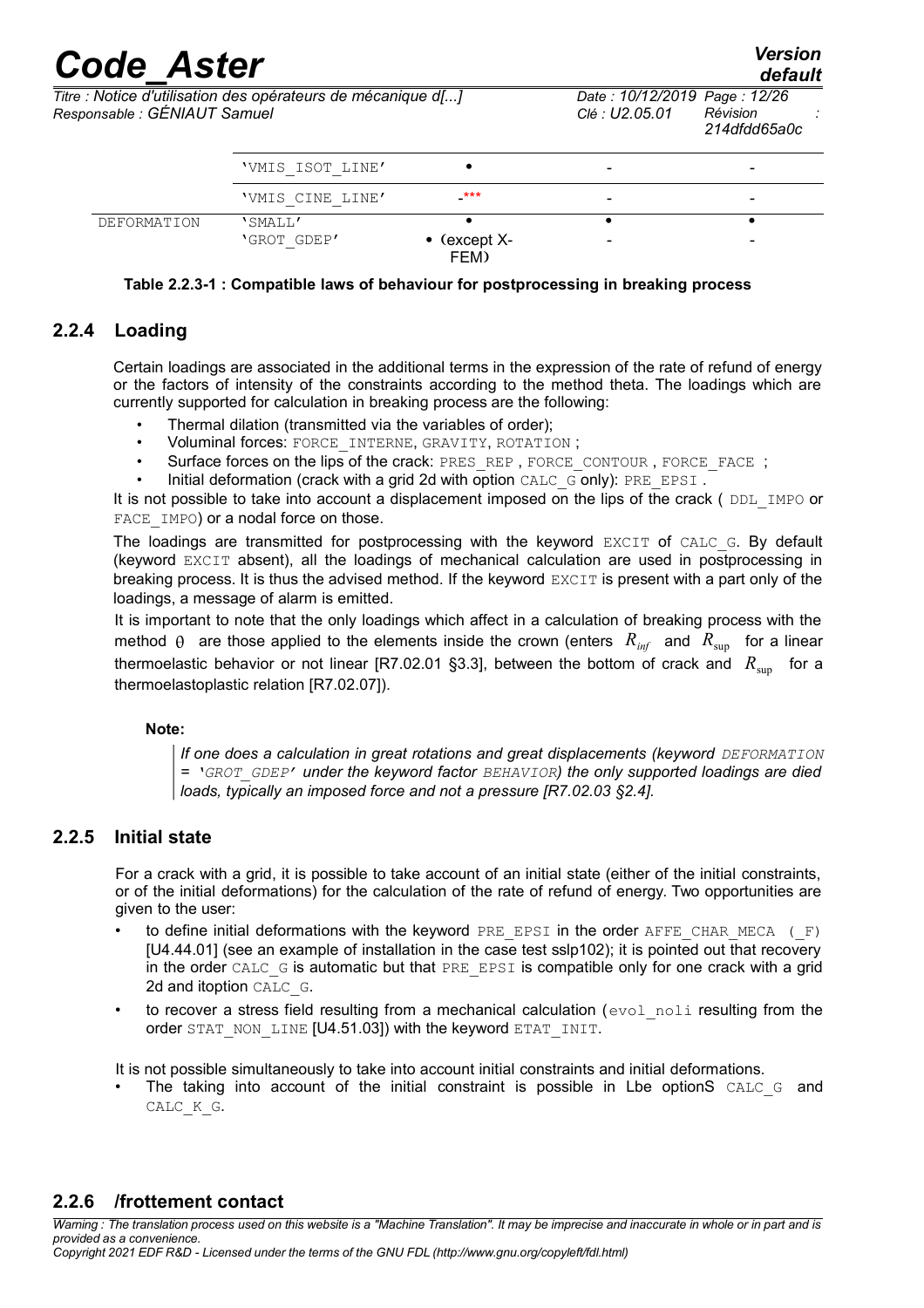*214dfdd65a0c*

The calculation of the sizes of breaking process in *Code\_Aster* is not **not validates** if there is contact with **friction** between the faces of the crack. Indeed the calculation of the rate of refund of energy does not take into account the dissipative phenomena.

On the other hand if the elements of rubbing contact are beyond the defined crown enters  $R_{i,j}$  and

 $R_{\text{sup}}$  calculations of  $\,G\,,\,\,G(s)\,,\,\,K\hspace{.3pt}I\,$  and  $\,K\hspace{-.3pt}2\,$  are valid.

On the other hand, it is possible for the calculation of  $G$  and of  $G(s)$  only to take into account conditions of contact without friction to avoid the interpenetration of the lips of the crack.

#### <span id="page-12-2"></span>**2.2.7 Factors of intensity of the constraints for a thermomechanical problem**

Factors of intensity of the constraints obtained with the option CALC  $K$  G are calculated while evaluating bilinear form of G with a purely mechanical singular solution (asymptotic solution of

Westergaard). If a thermomechanical problem is solved, one then does not take counts some singularity due to the thermal field. An indicator of the error due to this approximation can be

obtained while evaluating the difference enters G and G IRWIN. In practice, one evaluates in any point of ∣*G*−*Girwin*∣

the bottom of crack quantity ∣*G*∣ , and one makes of it then the arithmetic mean. If this

average exceed 50 %, it is estimated whereas one leaves the perimeter of validity of the approach, and a message of alarm is emitted. However, the values of G are right.

<span id="page-12-1"></span>For POST K1 K2 K3, the similar remark is present.

#### **2.3 Validity of the calculation of G into non-linear**

The essential problem in the nonlinear situations comes from the difficulty in separating the various energy contributions. It is necessary to consider two very distinct classes of problems:

- that where, in spite of nonthe geometrical linearities or of behavior, one can display a potential for the interior and external actions (nonlinear elasticity or hyperelasticity),
- that where such a potential does not exist (thermo-elastoplasticity).

For the first class, one can extend the criterion of Griffith by using the potential energy to balance, and calculate the rate of refund of energy as in linear thermoelasticity.

For the second class of problem, the essential difficulty comes owing to the fact that dissipation is not only due to the propagation of the crack itself. One cannot distinguish any more which share of restored energy is used for the propagation and which share is directly used by another dissipative phenomenon (plasticity in fact).

#### **2.3.1 Nonlinear thermoelasticity**

<span id="page-12-0"></span>*Not linearity of behavior:* the relation of nonlinear elastic behavior is described in [R5.03.20]. It should be noted that the elastoplastic law of Hencky-Von Put (isotropic work hardening) in the case of a radial and monotonous loading is equivalent to the non-linear elastic law. The material hyperelastic has a reversible mechanical behavior, i.e. any cycle of loading does not generate any dissipation. This fact the relation of behavior of material derives from the free potential energy and one can give a direction to the rate of refund of energy within the framework of the energy approach of Griffith.

*Not geometrical linearity:* Calculations of the rates of refund of energy and factor of intensity of the constraints are theoretically not valid in great deformations (in any case with the relations used in Code Aster). It however is allowed to the user to carry out these postprocessings starting from a calculation in great deformations, while specifying, in CALC G, DEFORMATION=PETIT. Load with the user to make sure of the founded good of such a calculation.

We recommend for a calculation of G in great deformations to use an equivalence in opening.

That requires to carry out two mechanical calculations: one in small deformations, the other in the formalism of deformations wished (for example GDEF LOG). One then recovers for two calculations in postprocessing the openings of defect on each level of desired loading; for calculation in small deformations, one also calculates the rate of refund of energy. For a level of loading given in great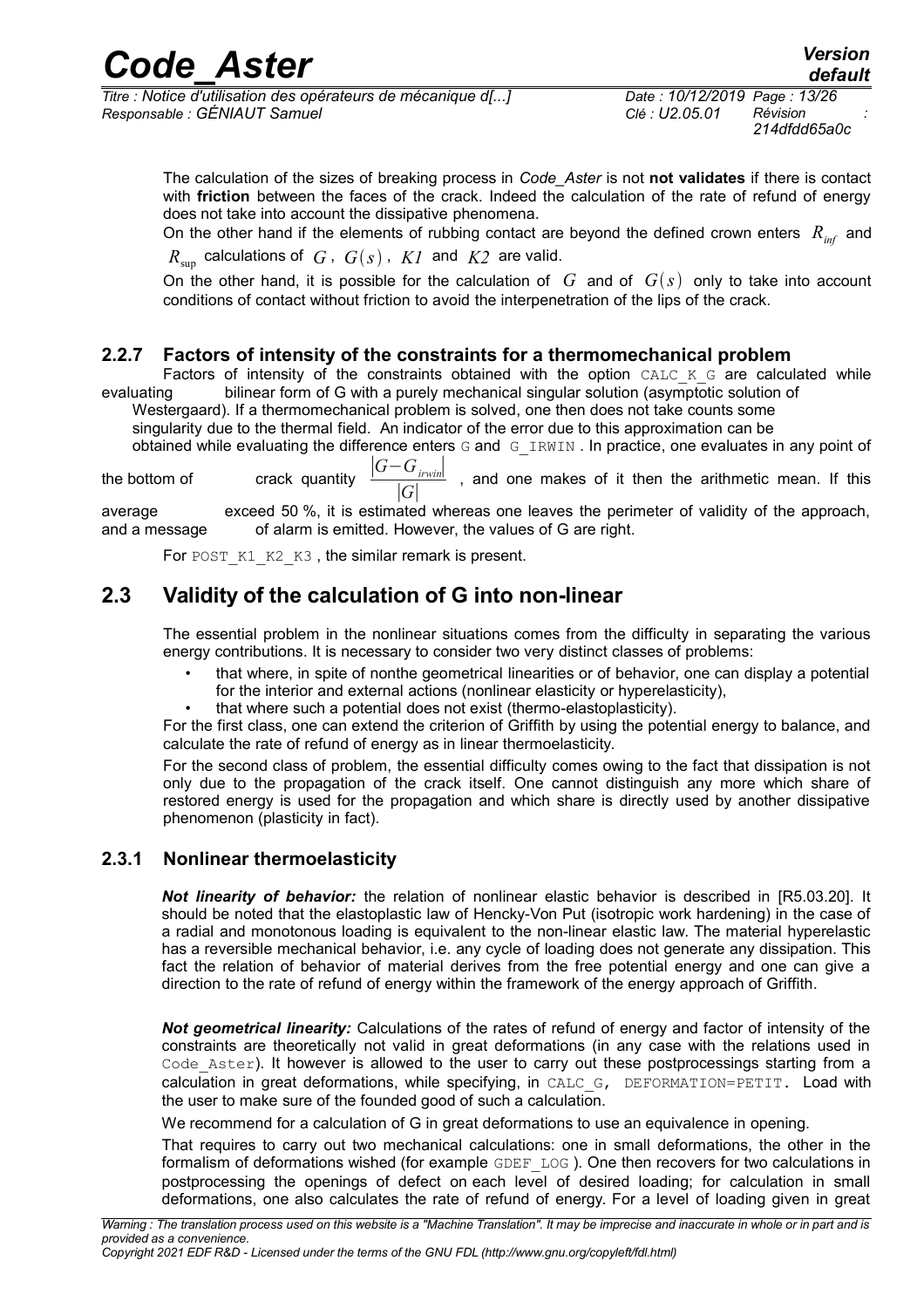*Titre : Notice d'utilisation des opérateurs de mécanique d[...] Date : 10/12/2019 Page : 14/26 Responsable : GÉNIAUT Samuel Clé : U2.05.01 Révision :*

*214dfdd65a0c*

deformations noted CHAR1, one determines the opening of the defect; one seeks for which level of loading (probably different and noted CHAR2) the opening in small deformations is the same one; one calculates on this level of loading CHAR2 the rate of refund of energy in small deformations. One applies whereas the rate of refund of energy for calculation in great deformations and the level of loading CHAR1 is equal to that given in small deformations for the level of loading CHAR2.

#### **2.3.2 Thermo-elastoplasticity**

<span id="page-13-0"></span>The field of validity of the calculation of the rate of classical refund of energy is limited to the linear or non-linear thermoelastic framework. To deal with the elastoplastic problem, two solutions are possible:

- to bring back itself to a non-linear thermoelastic problem with restrictive assumptions,
- to use another formulation, like that of the energy approach.

#### **2.3.2.1 Equivalence enters a nonlinear thermoelastic problem and a thermoelastoplastic problem**

The relation of nonlinear elastic behavior gives the opportunity of dealing with the problems of breaking process by approaching the thermoelastoplastic behavior. In the case of one **monotonous radial loading**, it makes it possible to obtain strains and stresses of the structure similar to those which one would obtain if the material presented an isotropic work hardening. The use of the indicators of discharge and loss of radiality makes it possible to make sure of the equivalence of the laws of behavior, cf [§3.3.](#page-16-0)

But the conditions of loadings proportional and monotonous, essential to ensure the coherence of the model with actual material, lead to important restrictions of the field of with the capable problems being dealt by this method (thermal in particular can lead it to local discharges).

#### **2.3.2.2 Another formulation**

See methodological guide [U2.05.00]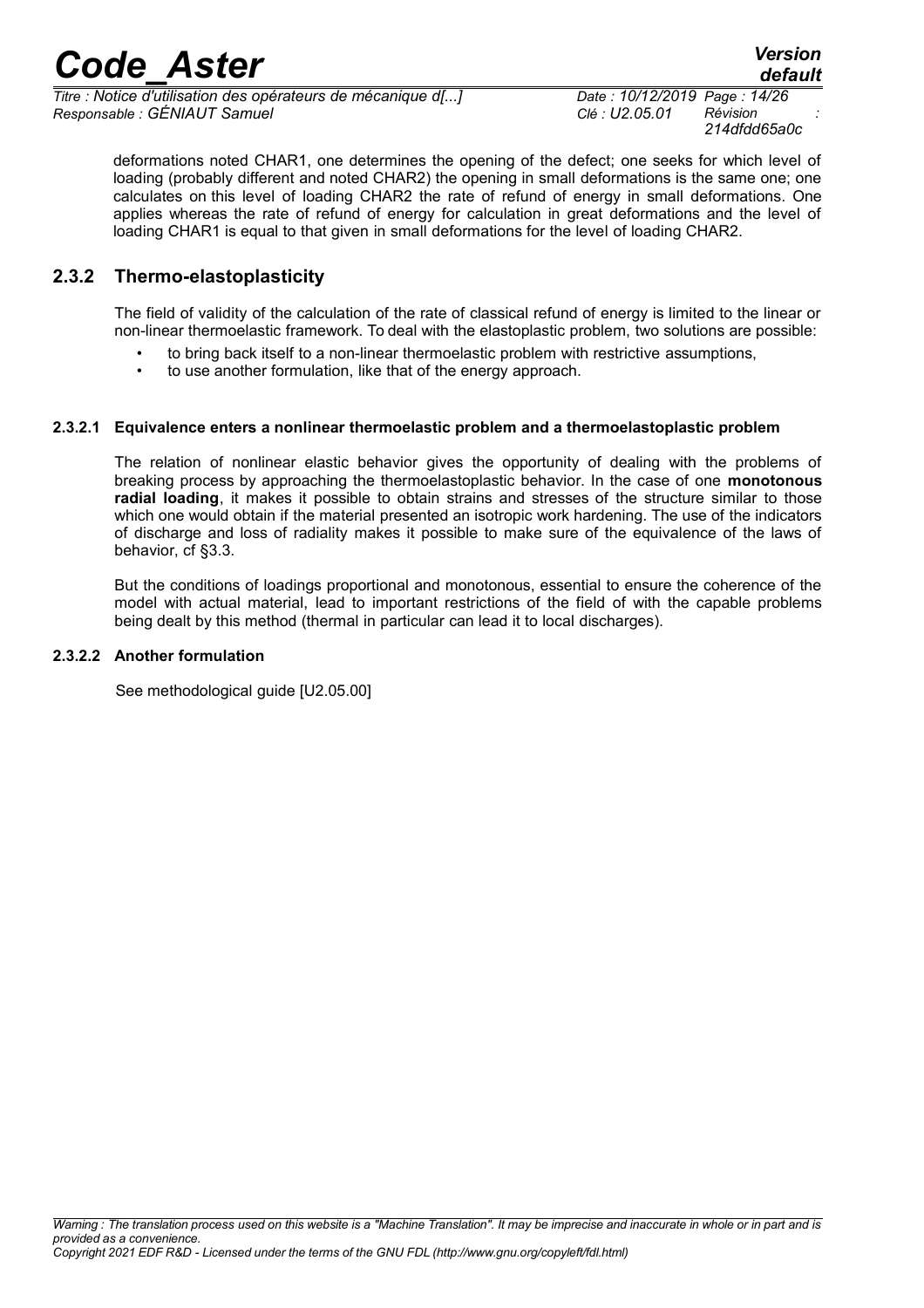*Titre : Notice d'utilisation des opérateurs de mécanique d[...] Date : 10/12/2019 Page : 15/26 Responsable : GÉNIAUT Samuel Clé : U2.05.01 Révision :*

*214dfdd65a0c*

### <span id="page-14-2"></span>**3 Implementation of a study of breaking process**

#### <span id="page-14-1"></span>**3.1 Grid**

#### **3.1.1 Case of a crack with a grid**

<span id="page-14-0"></span>*Conditions to be respected:* there is no condition to respect *a priori* on the type of grid in bottom of crack. However, D E the quality of the grid depends digital quality on the results resulting from mechanical calculation (displacements and constraints) and by consequence from quality from the sizes in breaking process.

The definition of the crack by the operator DEFI\_FOND\_FISS require relative groups of meshs:

- with the meshs of the bottom of crack (linear meshs in 3D, mesh not in 2D),
- with the meshs of the lips of the crack (grid surface in 3D, linear meshs in 2D).

#### *Remarks and advices:*

- Calculations of the sizes of breaking process are valid for linear or quadratic elements, but it is strongly advised to use quadratic elements, in particular in 3D. The calculation of these sizes indeed requires to determine with a good approximation the deformation and stress fields which strongly vary in the vicinity of the bottom of crack. However, to identical number of nodes, the quadratic elements give better results that the linear elements.
- The calculation of the factors of intensity of the constraints with the operator POST  $K1_K2_K3$ , or with the options 'CALC\_K\_G' or 'CALC\_K\_MAX' of the operator CALC\_G can be carried out only if the lips of the crack are initially stuck, which corresponds to  $CONFIGINT="$ COLLEE' for the operator DEFI\_FOND\_FISS.
- UN radiant grid in bottom of crack is not obligatory: rays  $R_{_{inf}}$  and  $R_{_{sup}}$  are not related to the grid and the crown can be "with horse" on several elements. Nevertheless the practice shows that a radiant grid in bottom of crack gives digital good performances.
- Maillor GIBI comprises a parameterized automatic procedure which makes it possible to conceive grids of blocks fissures in 3D. This procedure was developed by EDF-R&D and was validated to ensure the good quality of the grid. One obtains a grid with the format GIBI which can recognize *Code\_Aster* (order PRE\_GIBI). The user informs a certain number of geometrical parameters (dimensions of crack, size of block,…) or topological (modeling of the basic torus of crack in crowns, sectors and slices, déraffinement, many elements,…) and the software generates a block fissures, which can then be integrated in another structure. A similar procedure is under development in the platform Salomé and should be available end 2010.
- During the quadratic use of grids, it is **strongly advised** to position the nodes mediums of the quadratic elements concerning the bottom of crack to the quarter of the edges (grid of the type **Barsoum**). Thus dependence in  $\sqrt{r}$  field of displacement is represented better and the quality of the results is improved. One can directly introduce of type of elements into an existing quadratic grid by the keyword MODI MAILLE (option 'NOEUD QUART') order MODI MAILLAGE [U4.23.04]. The computing time is not modified, but the profit in term of quality of the results is considerable.

*Checking of the quality of the grid:* To assess the quality of the grid it is advised to carry out an elastic design and to use the estimators of errors of discretization: estimators of errors of ZHU-ZIENKIEWICZ in elasticity 2D [R4.10.01], the estimator of error by residue [R4.10.02] and itS estimators in Quantity of Interest [R4.10.06], Quantities of Interest available being *K1* , *K2* and K3 resulting from the method n°3 of POST\_K1\_K2\_K3.

These estimators are established in *Code\_Aster* in the order CALC\_ERREUR [U4.81.06]. They are activated starting from the following options: ERZ1\_ELEM for *ZZ1* , ERZ2\_ELEM for *ZZ2* and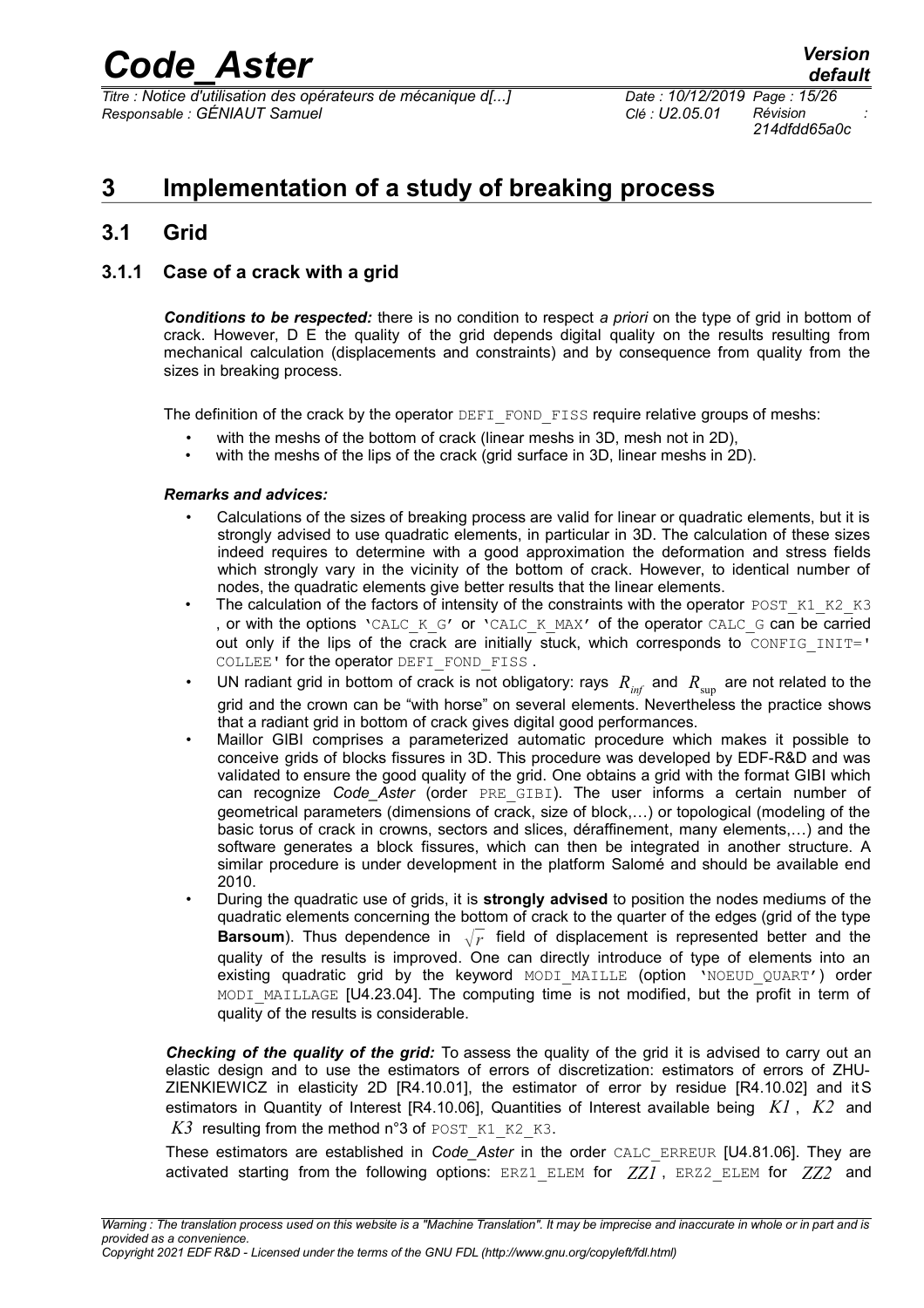*Titre : Notice d'utilisation des opérateurs de mécanique d[...] Date : 10/12/2019 Page : 16/26 Responsable : GÉNIAUT Samuel Clé : U2.05.01 Révision :*

*214dfdd65a0c*

ERME\_ELEM for the estimator in residue by element. The estimate in Quantity of Interest requires the installation of a dual problem (see for example the case test zzzz257).

#### <span id="page-15-2"></span> **Case of a crack nonwith a grid**

*Conditions to respect:* L'use of method X-FEM makes it possible to overcome certain difficulties related to the grid. In particular, a free grid of the healthy structure is enough. However, a sufficiently fine grid remains necessary in the zones to strong gradient (around the bottom of crack for example). It is true qu' in linear elasticity, enrichment by the functions asymptotic to improve the precision of the method: with same size of mesh, elements X-FEM will be thus more precise in bottom of crack than the classical elements. But that only affects very locally. One thus needs a grid relatively refined in bottom of crack.

As comparison a classical grid with a torus enters to *n* layers of elements in bottom of crack and a free grid X-FEM, one can say that the size of elements X-FEM in bottom of crack must be about that of the elements of the layer *n*/2 torus.

Only the estimator of error by residue is available for elements X-FEM, in 2D only.

#### *Remarks and advices:*

- To fix Idées, for a crack length *a* in infinite medium, the size of the elements in bottom of crack must be enters *a*/10 and *a*/20 to obtain an error on the rate of refund of energy between 1% and 2%.
- In order to obtain a grid refined in bottom of crack, two approaches can be considered:

1) The introduction of a block crack consists in defining during the creation of the grid, a box including the crack. The grid in this box will be regulated, and the smoothness of the grid must be a parameter of the procedure of grid. The box must be sufficiently broad if the study the propagation of the crack is considered. It is also necessary to create a zone of connection between the regulated box, and the rest of the structure with a grid into free. One can also use the advanced features of the mailleurs as Blsurf+GHS3D who allow to define cards of sizes locally.

2) The second approach consists in carrying out an adequate grid by successive refinements of an initial free grid considered to be coarse [U2.05.02]. The criterion of refinement is the distance to the bottom of crack (operator RAFF\_XFEM [U7.03.51]).

#### <span id="page-15-1"></span>**3.2 Linear elastic design**

#### **3.2.1 Case of a crack with a grid**

<span id="page-15-0"></span>The calculation of the various parameters of the breaking process is made only in postprocessing classical mechanical calculation. The implementation of a study is thus the following one:

- •Reading of the grid
- •Definition of the model, materials, the loadings
- •Mechanical calculation with MECA\_STATIQUE or STAT\_NON\_LINE
- •Definition of the characteristics of the crack with DEFI\_FOND\_FISS [U4.82.01].
- •Calculation with the operator CALC\_G [U4.82.03]:

•option CALC\_G : calculation of *G*

•option CALC  $K$  G: calculation of  $K$  and of  $G$ 

•Calculation with the operator POST\_K1\_K2\_K3 [U4.82.05]: calculation of *K* and of *G* starting from the jumps of displacement on the lips (extracted directly by the operator from the field from total displacement).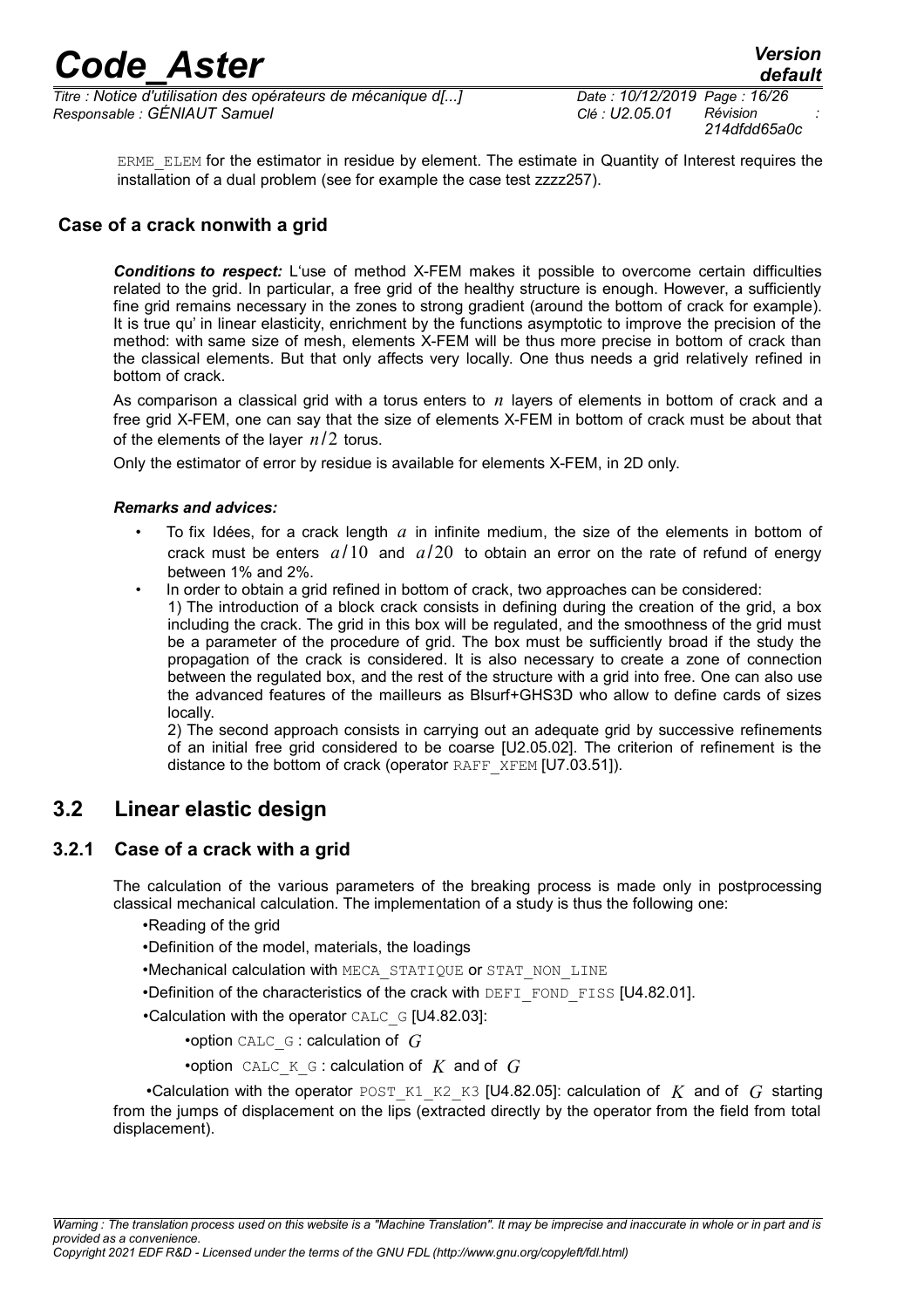*Titre : Notice d'utilisation des opérateurs de mécanique d[...] Date : 10/12/2019 Page : 17/26 Responsable : GÉNIAUT Samuel Clé : U2.05.01 Révision :*

*214dfdd65a0c*

#### **3.2.2 Case of a crack nonwith a grid**

<span id="page-16-2"></span>In the case of a crack nonwith a grid, there is a preliminary stage of definition and enrichment of the model (method X-FEM, cf [U2.05.02] for more details). The implementation of a study is thus the following one:

- Reading of the grid (without crack)
- Definition of the healthy model, materials
- Definition of the crack: DEFI\_FISS\_XFEM
- Creation of the enriched model: MODI\_MODELE\_XFEM
- Mechanical calculation with MECA\_STATIQUE or STAT\_NON\_LINE
	- Calculation with the operator  $CALC$  G  $[U4.82.03]$ :
		- option CALC\_G : calculation of *G*
		- option CALC  $K$  G: calculation of  $K$  and of  $G$
- Calculation with the operator POST K1 K2 K3 [U4.82.05]: calculation of  $K$  and of  $G$ starting from the jumps of displacement on the lips
- Creation of the grid of visualization and visualization of the fields results (forced, displacement): POST\_MAIL\_XFEM and POST\_CHAM\_XFEM.

#### **3.2.3 Use of the results**

<span id="page-16-1"></span>The factors of intensity of the constraints and the rates of refund of energy calculated can be used for:

- to evaluate the risk of starting of the defect (comparison with tenacity);
- to calculate the propagation velocity in fatigue of the crack (law of Paris) [U4.82.04] for a possible calculation of propagation (by mending of meshes or with PROPA\_FISS for a crack nonwith a grid [U4.82.11]);
- to estimate the direction of junction of the crack requested in mixed mode [\[2\],](#page-25-8) [\[8\],](#page-25-7) [U4.82.03] [U4.82.04].

#### **3.3 Non-linear calculation: Indicators of discharge and loss of radiality**

<span id="page-16-0"></span>These indicators make it possible to locate the local discharges and the loss of radiality (field DERA ELGA and DERA ELNO calculé with CALC CHAMP.

Attention with the interpretation of the indicators of discharge and loss of radiality: the value given to time  $t_i$  corresponds to the diagnosis from what occurs between  $t_i$  and  $t_{i+1}$ . Thus, the computed value with the last step of time does not have a direction. The indicator of discharge is negative to indicate a local discharge, and the indicator of radiality is worth 0 for a radial way.

#### **Note:**

*The interpretation of the indicator of loss of radiality is not easy. One cannot in particular define threshold from which calculation is not valid any more.*

*An alternative solution can consist in comparing in postprocessing of an elastoplastic calculation it G nonlinear rubber band with or without recalculation of the constraints (keyword CALCUL\_CONTRAINTE of CALC\_G).*

*If one remains well in the field of validity of the calculation of G (radial and monotonous loading), then the results with or without recalculation of the constraints are identical. As soon as one leaves this field of validity, the variation grows. One can thus check a posteriori that one remains well on the design assumptions of G .*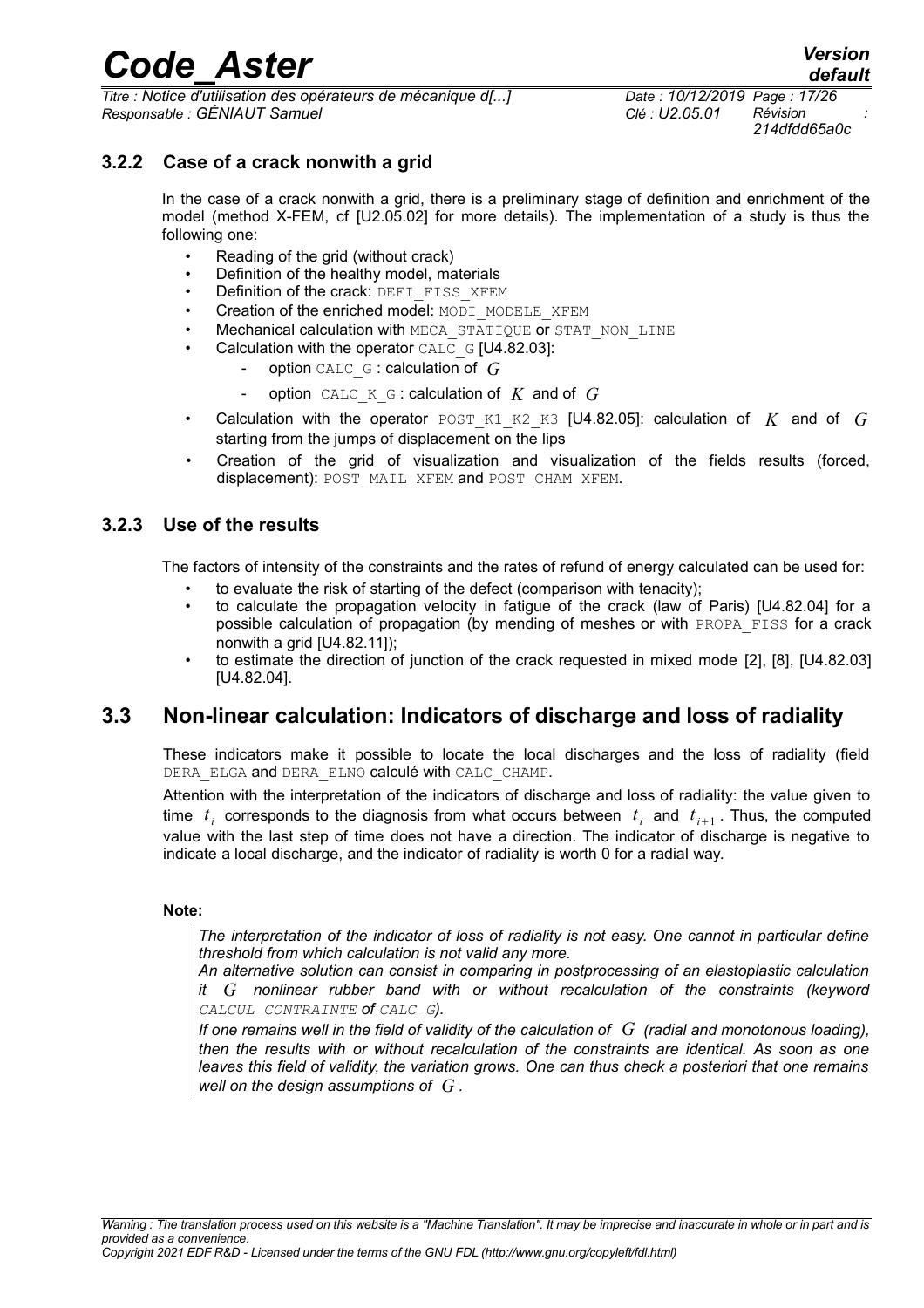*Titre : Notice d'utilisation des opérateurs de mécanique d[...] Date : 10/12/2019 Page : 18/26 Responsable : GÉNIAUT Samuel Clé : U2.05.01 Révision :*

*214dfdd65a0c*

### <span id="page-17-3"></span>**4 Recommendations of use**

#### <span id="page-17-2"></span>**4.1 Introduction of the field theta**

#### **4.1.1 Conditions to respect**

<span id="page-17-1"></span>The field  $\theta$  is a field of vectors, definite on the fissured solid, which represents the transformation of the field during a propagation of crack. This field must check the following conditions:

- the transformation should modify only the position of the bottom of crack and not the edge of the field  $\partial \Omega$ . The field  $\theta$  must thus be tangent with  $\partial \Omega$  (in particular lips of the crack), i.e while noting **n** the normal with  $\partial \Omega$  :  $\theta$  **n** = 0 sur  $\partial \Omega$ .
- The field  $\theta$  must be locally in the tangent plan with the lips of the crack and in normal 3D with the edge to which it belongs. This corresponds to the direction of propagation of the crack.
- The field  $\theta$  must also be continuous on  $\Omega$ .

#### **4.1.2 The Council on the choice of the crowns Rinf and Rsup**

<span id="page-17-0"></span>In Code, Aster, the choice was made to define the field  $\theta$  in the following way:

- the direction of the field is colinéaire to the direction of propagation of the crack. In 3D, one takes over the local leadership of the projection of the node considered on the bottom of crack;
- the standard of  $\theta$  is defined starting from two crowns (or tori in 3D), of ray  $R_{\text{inf}}$  and  $R_{\text{sup}}$ . In on this side  $R_{\text{inf}}$ , the module of the field theta is constant and equal to 1, with beyond it is null and it is linear between the two, cf. [Figure 4.1.2-1.](#page-17-4)



<span id="page-17-4"></span>**Figure 4.1.2-1: Geometrical definition of the field theta**

The construction of the field theta is described precisely in [R7.02.01]. It is established in Lhas order CALC\_G.

In 2D and axisymmetric the bottom of crack  $\Gamma_0$  limits itself to a point. The user defines:

rays  $R_{\text{inf}}$  and  $R_{\text{sup}}$ ,

In 3D the user defines:

- rays  $R_{\inf}(s)$  and  $R_{\sup}(s)$ ,
- the topology of the bottom of crack: opened or closed according to if the crack is emerging or not,

**Note:**

•*The fields of displacement and constraint are singular in bottom of crack; the precision of calculation is thus less good in the vicinity of the bottom. It is noted that the shape of the field theta chosen (*  $\theta$ *m* constant between 0 and  $R_{\text{inf}}$  ) precisely allows to cancel the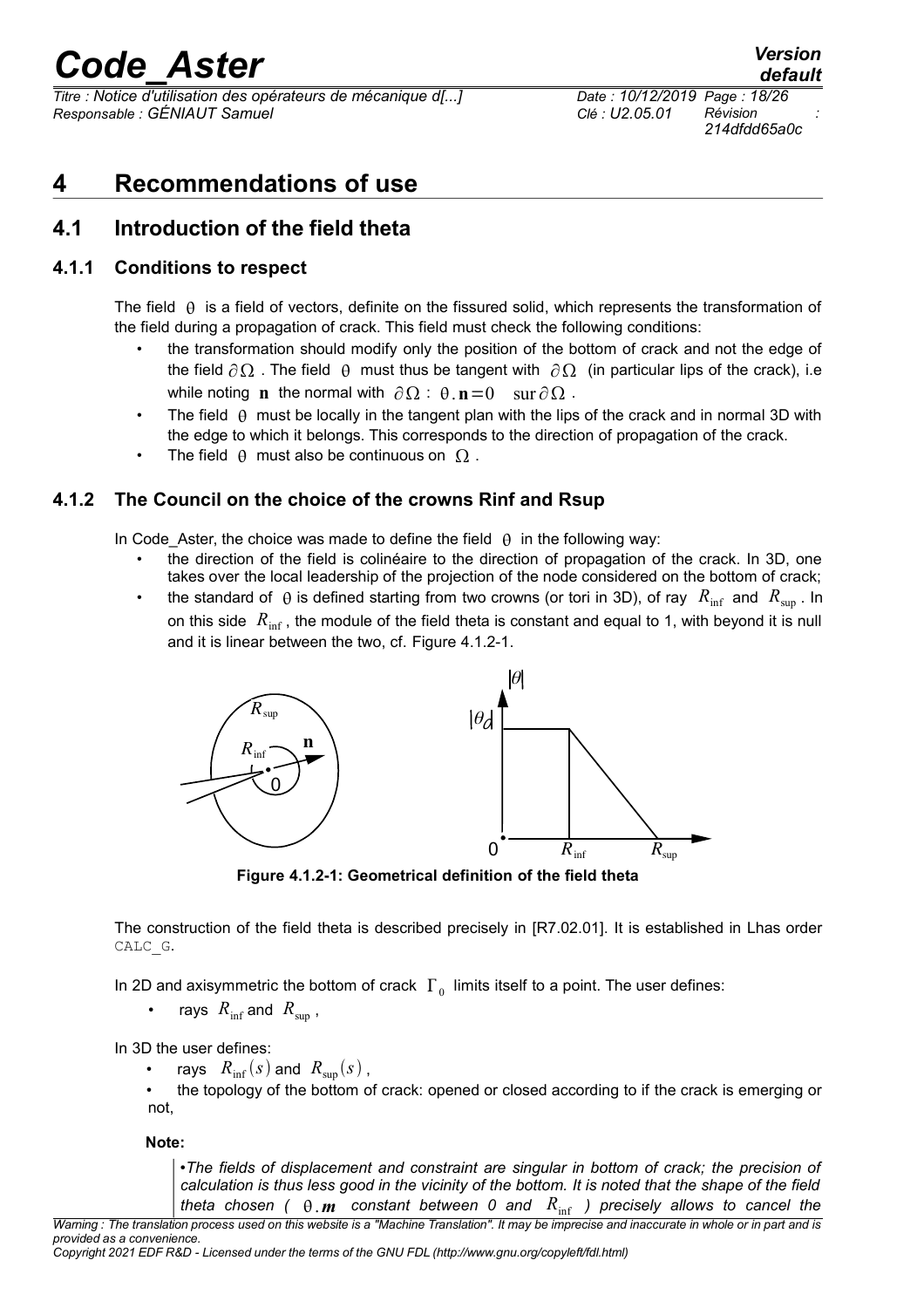*Titre : Notice d'utilisation des opérateurs de mécanique d[...] Date : 10/12/2019 Page : 19/26 Responsable : GÉNIAUT Samuel Clé : U2.05.01 Révision :*

*214dfdd65a0c*

*contribution of the classical term of* G *inside the first crown (term in*  $\int_{\Omega} \left[ \sigma(\boldsymbol{u}) \cdot (\nabla \boldsymbol{u} \cdot \nabla \theta) - \Psi(\epsilon(\boldsymbol{u})) \operatorname{div} \theta \right] d \Omega$ ).

•*To forget only the loadings applied beyond R*sup *have a worthless contribution in postprocessings of breaking process. This can be useful if one applies a loading not supported like FORCE\_NODALE, DDL\_IMPO (in 2D) or FACE\_IMPO (in 3D).*

**The Councils on the choice of the rays**  $R_{\text{inf}}$  and  $R_{\text{sup}}$  : the calculation of the sizes of breaking process is theoretically independent of the choice of the crown of integration (in the absence of loading on the lips, voluminal or thermal). Nevertheless it is preferable to comply with some rules:

- never not to take  $R_{\text{inf}}$  or too small compared to dimensions of the problem because singular displacements are badly calculated in the vicinity of the bottom of crack (cf notices above);
- the higher ray  $R_{\text{sun}}$  can be as large as one wants provided that the crown thus defined either contained in the solid. In 3D, a ray should not be taken  $R_{\rm sun}$  too much large, if not the direction of the field theta (calculated by projection on the bottom of crack) can be vague;
- the choice of the rays  $R_{\text{inf}}$  and  $R_{\text{sup}}$  is independent of the topology of the grid. However, if it grid is radiant at a peak of crack, it is recommended to take crowns of integration coïncidentes with the crowns of the grid (reduction of the oscillations of G along the bottom of crack in 3D);
- in HTermo-elastoplasticity, one uses a crack as notch. One will make sure that the lower ray  $R_{\text{inf}}$  is quite higher than the ray of the notch.
- To take several consecutive crowns to check [R1, R2], [R2, R3], [R3, R4],…

To set the ideas, for a crack length *has* in infinite medium, the size of the elements in bottom of crack must be lower than *a*/10 louseR to obtain a reasonable error (about % on *K1* ). For the crowns of integration, one takes then generally  $R_{\text{inf}}$  about 1 to 3 times size of the elements in the vicinity of the bottom; and  $R_{\text{sun}}$  from 3 to 7 times size of the elements.

An automatic determination of  $R_{\text{inf}}$  and  $R_{\text{sup}}$  is possible (these keyword are optional). If they are not indicated, they are automatically calculated starting from the maximum *h* sizes of meshs connected to the nodes of the bottom of crack. It was selected to take  $R_{\text{sun}}=4 h$  and  $R_{\text{inf}}=2 h$ . If one chooses the value automatically calculated for  $R_{\text{inf}}$  and  $R_{\text{sup}}$ , it is advisable however to make sure that these values (displayed in the file .mess) are coherent with dimensions of the structure.

#### **4.1.3 Problem of the discretization in 3D**

<span id="page-18-0"></span>In 3D, for a knot slip of the bottom of crack, the direction of propagation is defined as being the average of the normals to the meshs segments of the bottom of crack on its left and its right-hand side. For the nodes ends, the normal is calculated starting from one only mesh, and can thus be less precise, even distorts.

**Crack emerging orthogonally at the edges:** Lbe vectors of direction of propagation in the beginning and at the end of the bottom by taking of account the edges of the structure are automatically calculated. Keywords DTAN\_ORIG and D TAN\_EXTR (order DEFI\_FOND\_FISS for the calculation of G on a crack with a grid) which leaveettent to impose the direction of these vectors thus do not need to be specified.

**Emerging crack in a nonperpendicular way** : at the emerging end of the bottom of crack, the field  $\theta$  cannot simultaneously be normal with the edge to which it belongs (in the tangent plan of the lips of the crack) and check the condition  $\theta$ , **n**=0 on  $\partial \Omega$ .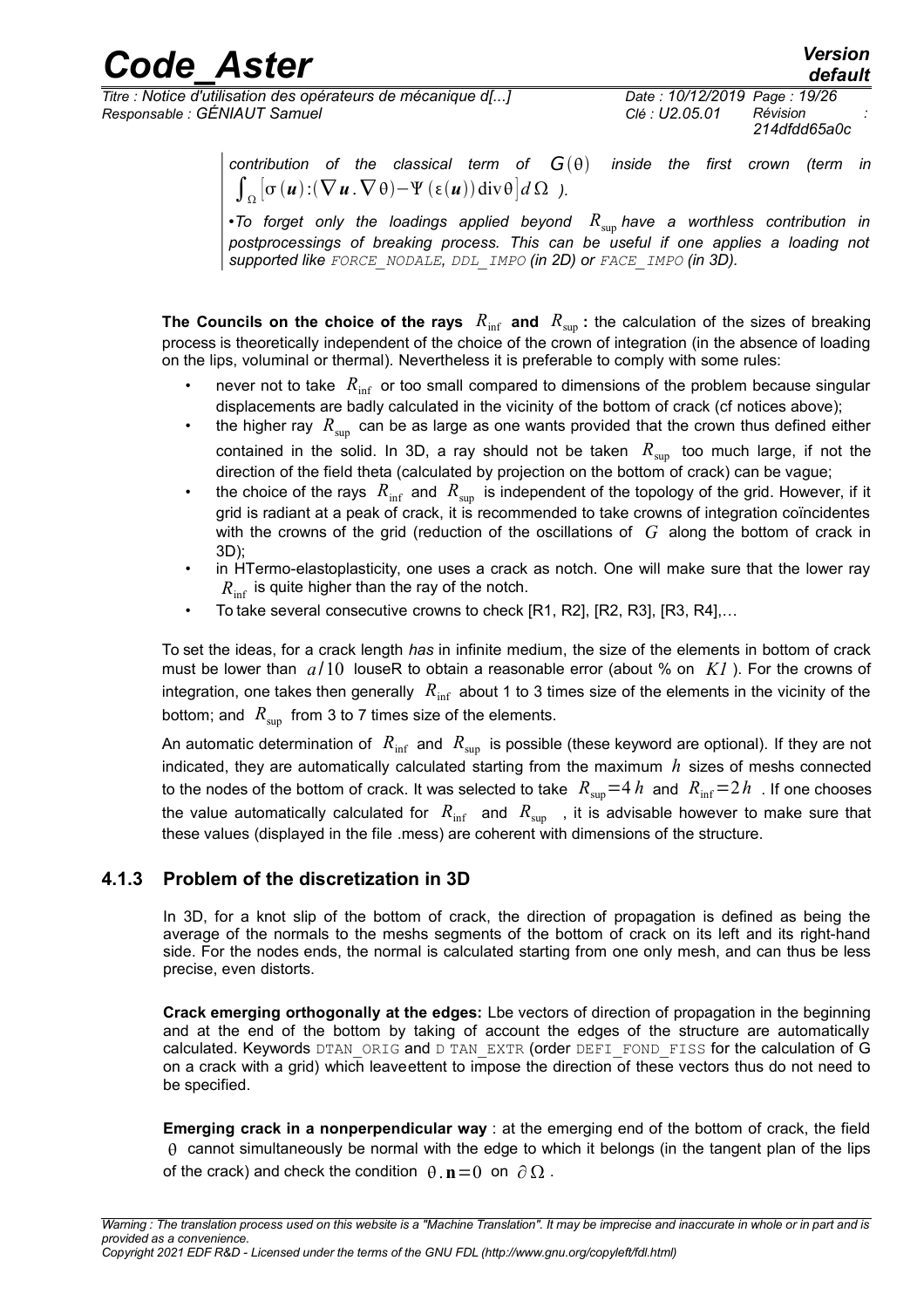*Titre : Notice d'utilisation des opérateurs de mécanique d[...] Date : 10/12/2019 Page : 20/26 Responsable : GÉNIAUT Samuel Clé : U2.05.01 Révision :*

*214dfdd65a0c*

*default*

The advised solution is to impose like direction of propagation at the ends (keywords DTAN\_ORIG and DTAN\_EXTR) the average of the normal at the bottom of crack in this point  $\Theta_1^-$  and of the tangent to the edge  $\theta_2$ .



**Figure 4.1.3-1: Direction of propagation at the ends of the crack**

#### <span id="page-19-2"></span>**4.2 Methods of interpolation in 3D**

#### **4.2.1 Tally general**

<span id="page-19-1"></span>The rate of refund of energy room  $G(s)$  is solution of the variational equation  $\int_{\Gamma_0} G(s) \theta(s) \cdot \mathbf{m}(s) ds = G(\theta), \quad \forall \theta \in \Theta.$ 

To solve this equation:

the scalar field is broken up  $|G(s)|$  on a basis which we note  $\left\vert p_{j}(s)\right\vert _{1\leq j\leq N}.$  That is to say  $|G_{j}|$ components of  $G(s)$  in this base:  $G(s) = \Sigma$ *j*=1 *N*  $G_{j} p_{j}(s)$ .

one gives oneself a base of functions tests for  $\theta$  while choosing  $P$  fields  $\theta^i$  independent for the trace of the field  $\,\bm{\theta}\,$  on the bottom of crack  $\,\,\Gamma_{\,0}\,:\,\, \bigl.\bigl.\bigl(\overline{\bm{\theta}}^{\bm{i}}(s)\bigr)_{1\leq i \leq P}$  .

 $G_j$  are given by solving the linear system with  $|P|$  equations and  $|N|$  unknown factors:

$$
\sum_{j=1}^{N} a_{ij} G_j = b_i, \quad i = 1, P
$$
  
with  $a_{ij} = \sum_{k=1}^{M} \theta_k^i \int_{\Gamma_o} p_j(s) q_k(s) \cdot m(s) ds$   
 $b_i = G(\theta^i)$ 

This system has a solution if one chooses  $\;P\;$  fields  $\;{\rm e}^{\it i} \;$  independent such as:  $\;P \geq N \;$  and if  $\;M \geq N \; .$ It can comprise more equations than unknown factors, in which case it is solved within the meaning of least squares.

#### **4.2.2 Methods of smoothing of G and Theta**

<span id="page-19-0"></span>In *Code\_Aster*, two families of bases (cf [§2.2] were chosen):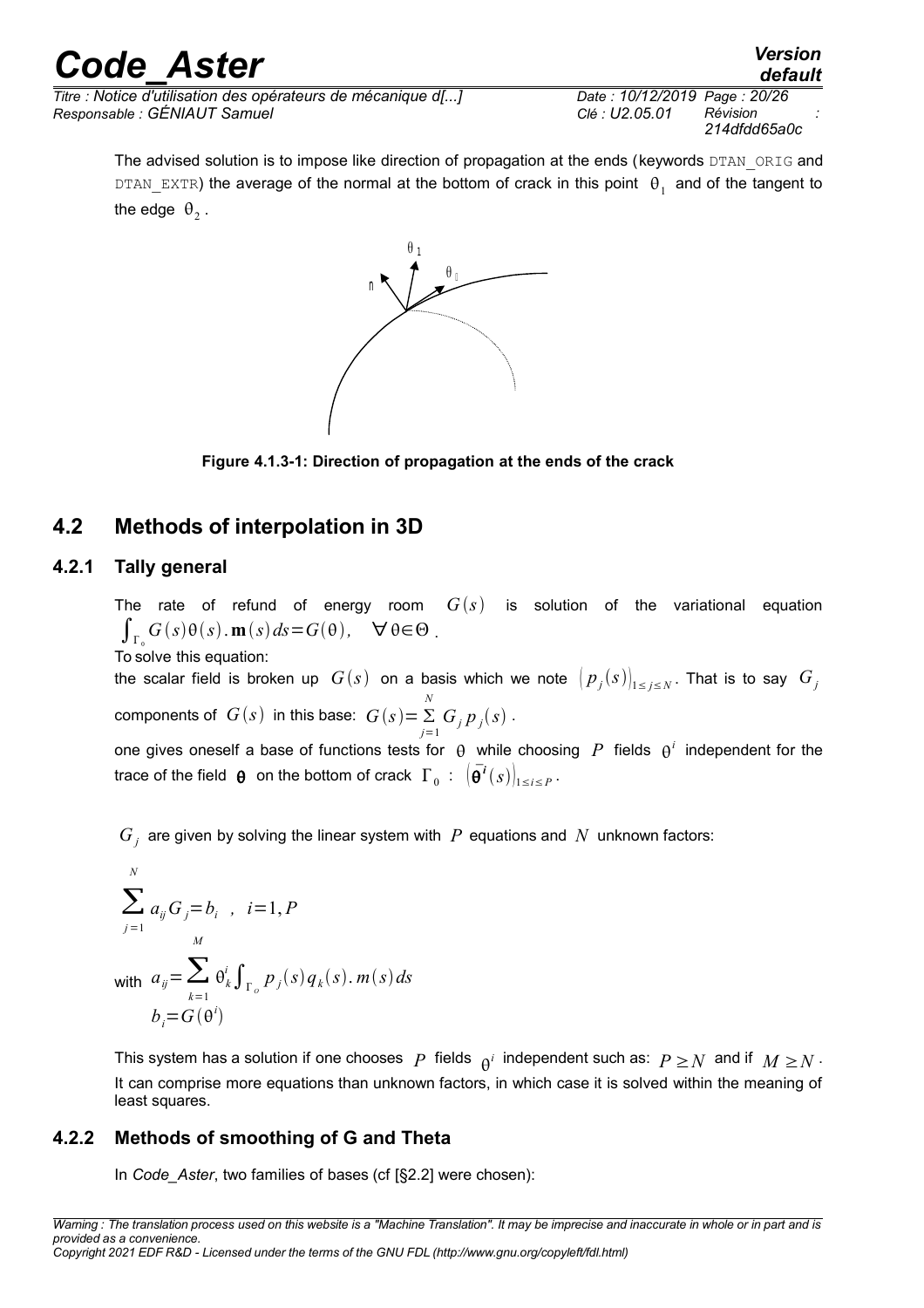*Titre : Notice d'utilisation des opérateurs de mécanique d[...] Date : 10/12/2019 Page : 21/26 Responsable : GÉNIAUT Samuel Clé : U2.05.01 Révision :*

*214dfdd65a0c*

- polynomials of LEGENDRE  $\gamma_j(s)$  of degree  $j \in (0=j=7)$ ,
- functions of form of the node  $k$  of  $\Gamma^{}_0$  :  $\phi^{}_k (s)$  (  $1 = k$   $=$   $NNO$  = many nodes of  $\Gamma^{}_0$  ) (of degree 1 for the linear elements and of degree 2 for the quadratic elements).

These families of bases and the linear systems to solve are described precisely in the reference material [R7.02.01]. The use of the functions of form is called 'LAGRANGE' in *Code\_Aster*, including one alternative is available:

• 'LAGRANGE NO NO' : simplified version of the smoothing of LAGRANGE, allowing in certain cases to get more regular results in bottom of crack.

Several options is thus possible according to the base of functions tests for theta and the base of decomposition for *G* . They are summarized daNS the following table:

|      |                                   |                                                       | Theta                                                                            |
|------|-----------------------------------|-------------------------------------------------------|----------------------------------------------------------------------------------|
|      |                                   | <b>Polynomials of LEGENDRE</b>                        | <b>Functions of form</b>                                                         |
| G(s) | Polynomials of<br><b>LEGENDRE</b> | LISSAGE THETA= 'LEGENDRE'<br>LISSAGE $G = 'LEGENDRE'$ | LISSAGE THETA=' LAGRANGE'<br>LISSAGE G= 'LEGENDRE'                               |
|      | <b>Functions of</b><br>form       |                                                       | LISSAGE THETA = $'$ LAGRANGE'<br>LISSAGE $G = 'LAGRANGE'$<br>or 'LAGRANGE NO NO' |



#### <span id="page-20-0"></span>**4.2.3 Remarks and advices**

- **Choice of the method:** it is difficult to give a preference to one or the other method. In theory both give equivalent digital results. Nevertheless the method Theta: Lagrange is a little more expensive in time CPU than the method Theta: Legendre. It is **essential to use several methods** and to compare results, in order to consolidate the validity of the model.
- **Choice of the maximum degree of the polynomials of Legendre** : this choice depends amongst nodes in bottom on crack. If there are a small number of nodes (ten) it is useless to take a degree higher than 3 (it is conceived easily that the results are poor if one tries to find a polynomial of degree 7 passer by 10 points). Beyond of about twenty nodes in bottom of crack one can use degrees going up to 7. The experiment shows that the choice of a degree equal to 5 gives good performances in most case (cf notices below).
- **Case of the closed cracks:** if the bottom of crack is a closed curve, problems of continuity of the solution at the arbitrarily selected point as curvilinear X-coordinate origin prohibit the use of the polynomials of Legendre. If the bottom of crack were declared "closed" in DEFI\_FOND\_FISS, one must use the functions of form (Lagrange) to describe the functions  $G$  and  $\theta$ .
- **Problem of nonthe respect of symmetry:** if one models only half of the solid compared to the crack, one must have a curve in theory  $G(s)$  whose slope of the tangent is worthless with the interface of symmetry. This is not respected by the two methods. Values of  $G(s)$  obtained at the ends of the bottom of crack must always be interpreted with prudence, especially if the crack is emerging in a nonperpendicular way (see [§4.1.3\)](#page-18-0).
- **Problem of the oscillations with Lagrange:** oscillations can appear with the Lagrange method, in particular if the grid comprises quadratic elements. These oscillations are related to a radial profile of the field theta which is different on the nodes top and the nodes mediums. A smoothing of the type 'LAGRANGE\_NO\_NO' allows to limit these oscillations. In addition, if the grid is radiant in bottom of crack (crack with a grid), one recalls that it is recommended to define crowns R\_INF and R\_SUP coinciding with the borders of the elements.
- **Case of the free grids:** strong oscillations can appear with the Lagrange method. A smoothing of the type 'LAGRANGE\_NO\_NO' limit these oscillations, but can be insufficient. In this case, it is recommended to use the operand NB\_POINT\_FOND of CALC\_G. The choice of a report of about 5 between the total number of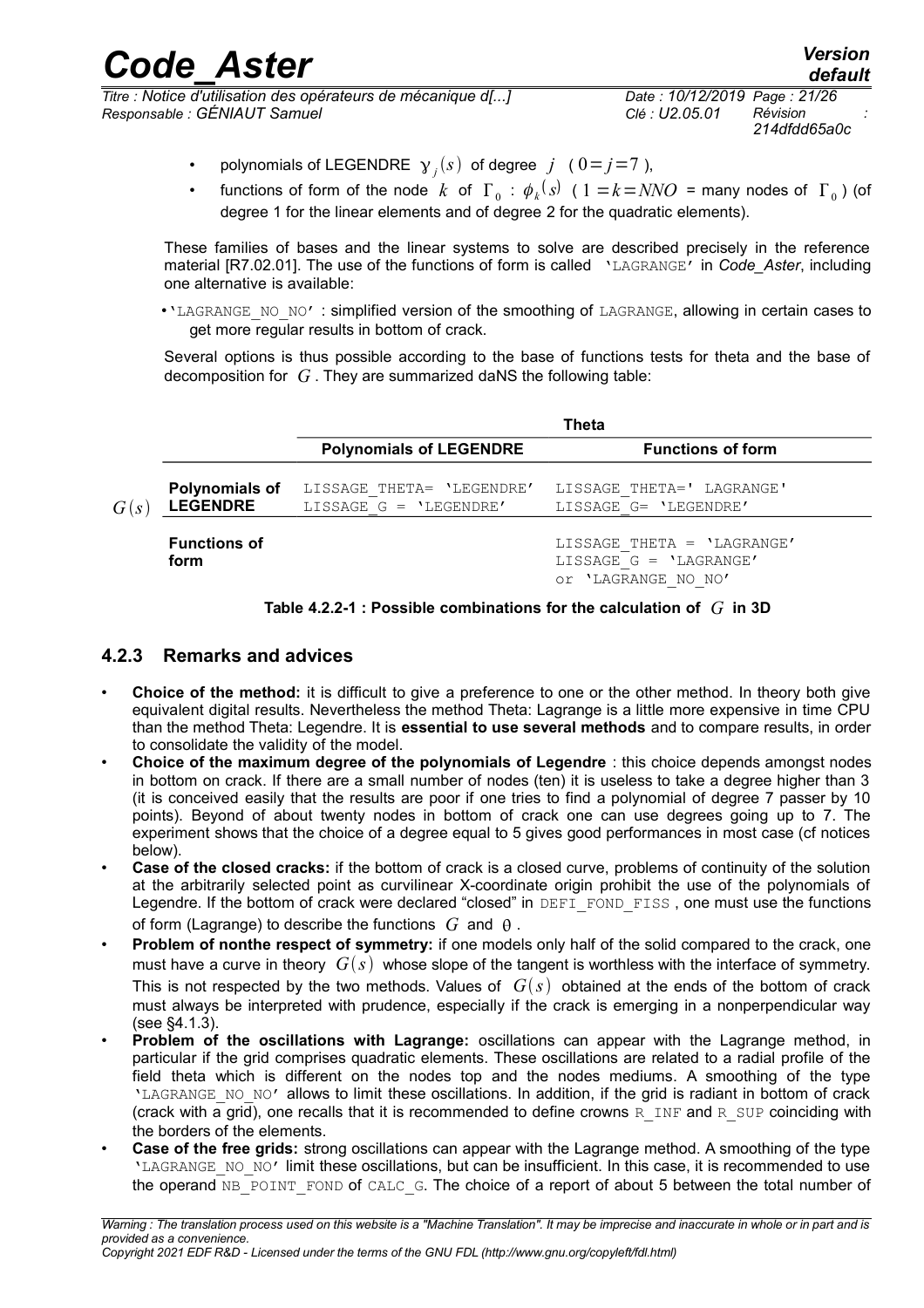*Titre : Notice d'utilisation des opérateurs de mécanique d[...] Date : 10/12/2019 Page : 22/26 Responsable : GÉNIAUT Samuel Clé : U2.05.01 Révision :*

*214dfdd65a0c*

points in bottom of crack and the number of points of calculation seems suitable to limit the oscillations with the method Theta: Lagrange. A choice of 20 points in bottom of crack is often judicious.

**Performance**: the operand NB\_POINT\_FOND can also be used in order to reduce the computing time of CALC\_G.

*Illustration of the problems of oscillations with Legendre:* Sa case hears where the solution is constant on the bottom of crack  $\ G^{exact}(s) {=} \gamma_0(s) \ \ .$  If the term in front of the polynomial of Legendre of degree seven is badly calculated, with a factor  $\epsilon$  close (but all the other coefficients in front of the other polynomials are worth 0 exactly), then the digital result is:  $\,G(s)\!=\!\gamma_0(s)\!+\!\epsilon\!\cdot\!\gamma_\tau(s)\,$  . The relative mistake made on  $\,G\,$  is thus:

 $\sqrt{2}$ 

$$
e = \frac{G(s) - G^{exact}(s)}{G^{exact}(s)} = \epsilon \cdot \frac{\gamma_7(s)}{\gamma_0(s)} = \epsilon \sqrt{15} \frac{P_7\left(\frac{2s}{l} - 1\right)}{P_0\left(\frac{2s}{l} - 1\right)} = \epsilon \sqrt{15} P_7\left(\frac{2s}{l} - 1\right)
$$

If the report is traced *e*  $\frac{e}{\varepsilon}$  according to the normalized curvilinear X-coordinate  $\frac{s}{l}$  $\frac{b}{l}$ , the following figure is obtained.

The error at the ends (in  $x=0$  and in  $x=\frac{s}{l}$ *l* ) is approximately 2 to 3 times larger than the maximum error inside the bottom. For example, if ε is worth  $10^{-2}$  (either 1% of error), one will make a maximum mistake of 1.5% everywhere, except at the ends where the error will reach 4%.



**Figure 4.2.3-1 : report of the relative error on the precision according to the normalized curvilinear X-coordinate**

#### **4.3 The Councils for calculations with POST\_K1\_K2\_K3**

<span id="page-21-0"></span>**Choice of the distance from extrapolation:** the distance from extrapolation ABSC\_CURV\_MAXI is the only parameter user. In general, this distance is selected equal to 3 to 5 times the size of the elements to vicinity of the bottom of crack. In the case of a crack with a grid, the parameter ABSC CURV MAXI is optional. The value by default is then equal to  $4h$  where  $h$  is the maximum size of the meshs connected to the nodes of the bottom of crack.

**Case of the cracks with a grid:** the grid must be preferably quadratic and comprise sufficient nodes perpendicular to the bottom of crack. In addition, the results are clearly improved if, if the grid is composed of quadratic elements, one moves nodes mediums (edges which touch the bottom of *Warning : The translation process used on this website is a "Machine Translation". It may be imprecise and inaccurate in whole or in part and is provided as a convenience.*

*Copyright 2021 EDF R&D - Licensed under the terms of the GNU FDL (http://www.gnu.org/copyleft/fdl.html)*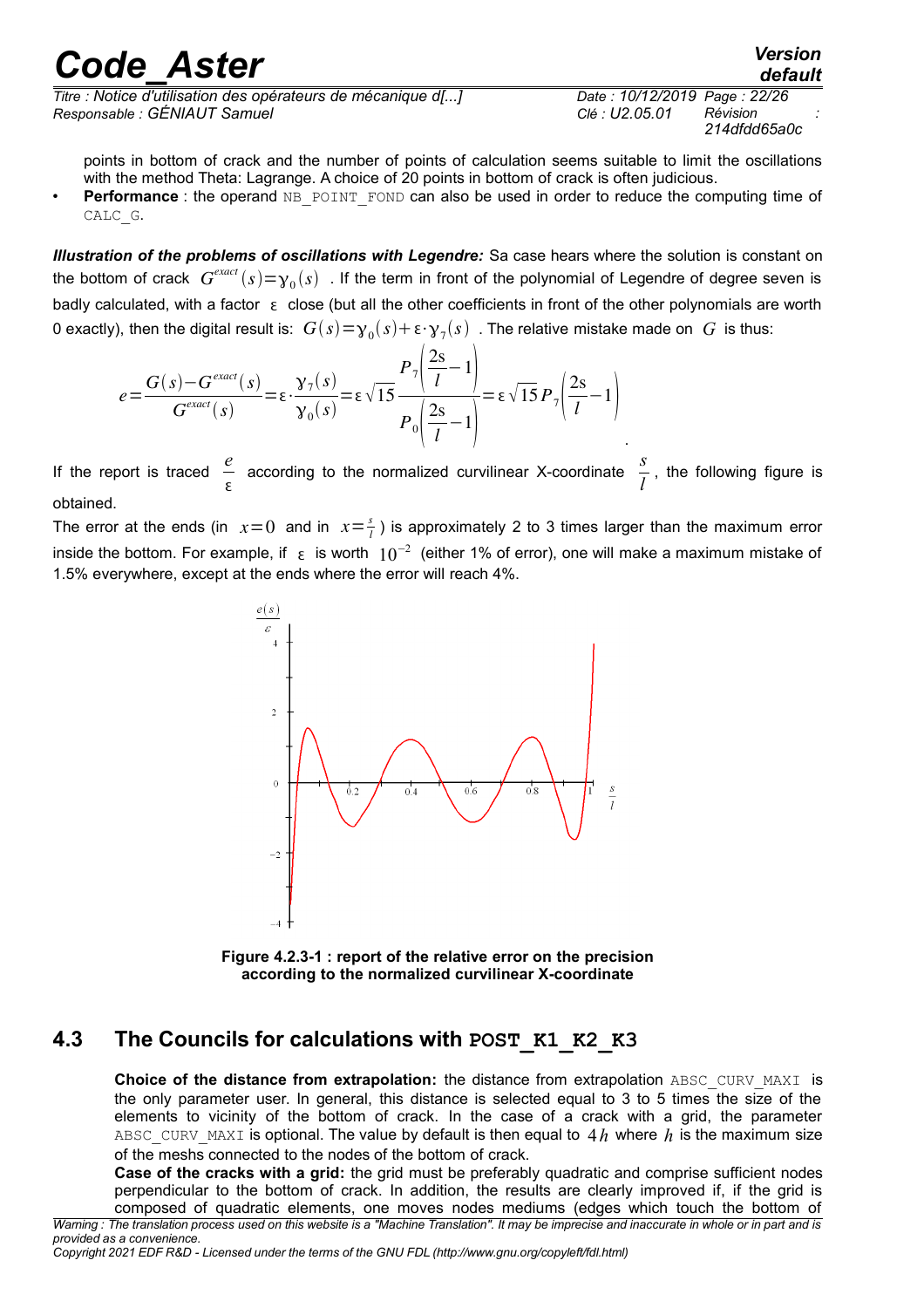*Titre : Notice d'utilisation des opérateurs de mécanique d[...] Date : 10/12/2019 Page : 23/26 Responsable : GÉNIAUT Samuel Clé : U2.05.01 Révision :*

*214dfdd65a0c*

*default*

crack), with the quarter of these edges by bringing closer them to the bottom to crack. This is made possible by the keyword MODI\_MAILLE (option 'NOEUD\_QUART') order MODI\_MAILLAGE [U4.23.04]. **Case of the cracks nonwith a grid:** Lprecision of the method has is sensitive to the choice of the zone of enrichment of method X-FEM (parameter RAYON ENRI of DEFI FISS XFEM). In the ideal, the ray of enrichment and the maximum curvilinear X-coordinate ABSC CURV MAXI are about three times the size of stops minimal grid.

**Performances:** in the case X-FEM, calculations are rather consuming in time and memory if there are many points on the bottom of crack. The use of the keyword NB POINT FOND allows to limit postprocessing to a certain number of points équi-distribute along the bottom.

#### <span id="page-22-4"></span>**4.4 Standardisation, symmetries**

#### **4.4.1 2D plane constraints and plane deformations**

<span id="page-22-3"></span>In dimension 2 (plane constraints and plane deformations), the bottom of crack is tiny room to a point and the value  $G(\theta)$  exit of the order CALC G is independent of the choice of the field  $\theta$ :

$$
G = G(\theta) \quad \forall \theta \in \Theta
$$

#### **4.4.2 Axisymetry**

<span id="page-22-2"></span>Into axisymmetric it is necessary to standardize the value  $G(\theta)$  obtained with *Code Aster* for the options CALC\_G, G\_MAX and G\_BILI :

$$
G\!=\!\frac{1}{R}\,G\left(\theta\right)
$$

where *R* is the distance from the bottom of crack to the axis of symmetry [R7.02.01 §2.4.4].

For the option CALC<sub>K</sub> G, values of *G* and of *K* provided in table result are directly the local values, it thus should not be standardized.

#### **4.4.3 3D**

<span id="page-22-1"></span>In dimension 3, the value of  $G(\theta)$  for a field  $\theta$  data is such as:

$$
g(\theta) = \int_{\Gamma_0} G(s) \theta(s) \cdot m(s) ds
$$

By default, direction of the field  $\theta$  in bottom of crack is the normal at the bottom of crack in the plan of the lips. By choosing a field  $\theta$  unit in the vicinity of the bottom of crack, one has then:

$$
\Theta(s) \cdot \mathbf{m}(s) = 1
$$

and:

$$
G(\theta) = \int_{\Gamma_0} G(s) \, ds
$$

#### **4.4.4 Symmetry of the model**

<span id="page-22-0"></span>It is possible to take into account a possible symmetry of with the problem dealt directly on the calculation of the rate of refund of energy *G* and factors of intensity of the constraints. See the **keyword** SYME in CALC G [U4.82.03] and POST K1 K2 K3 [U4.82.05].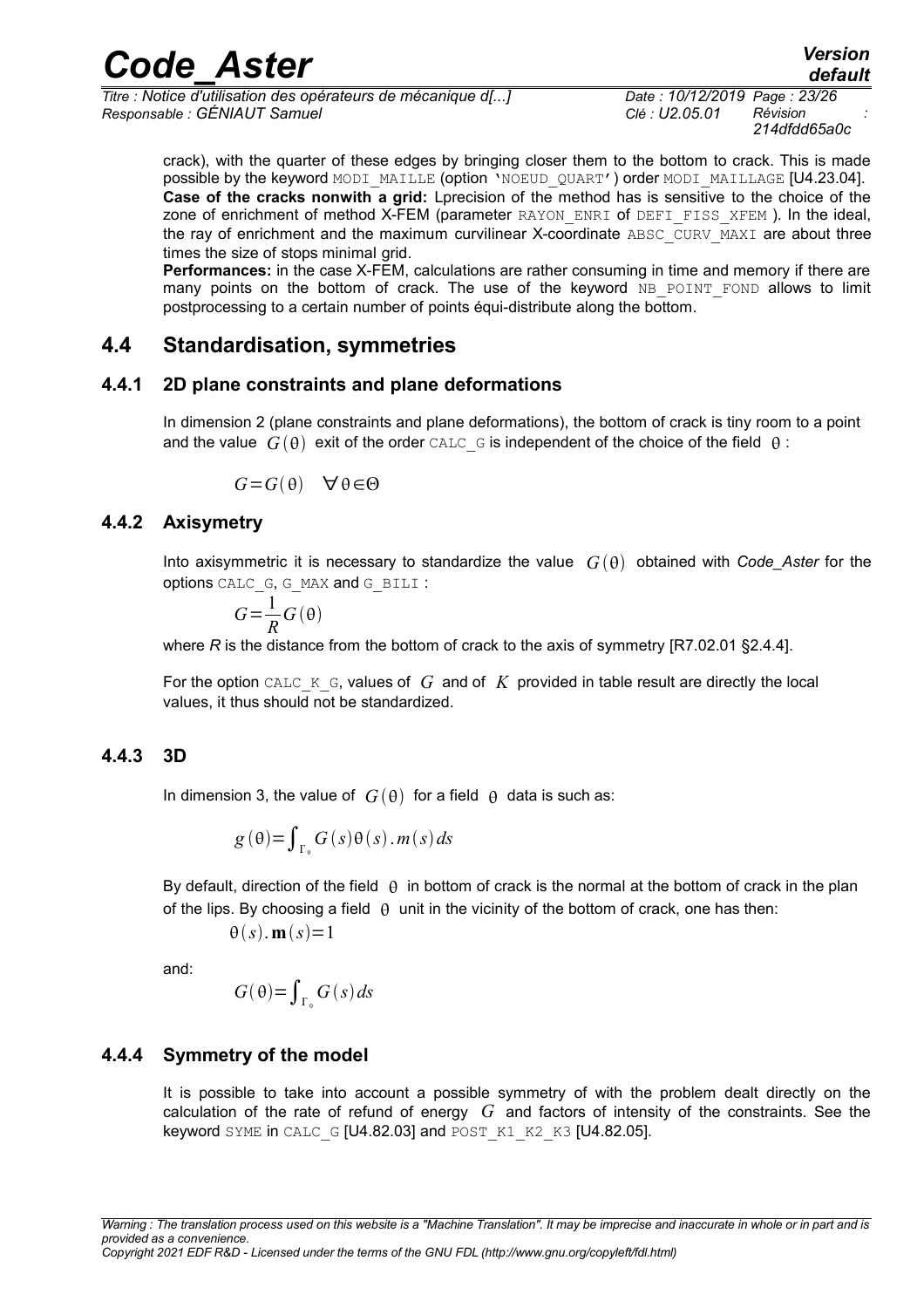*Titre : Notice d'utilisation des opérateurs de mécanique d[...] Date : 10/12/2019 Page : 24/26 Responsable : GÉNIAUT Samuel Clé : U2.05.01 Révision :*

*214dfdd65a0c*

### **5 Conclusions**

<span id="page-23-0"></span>The points to be retained are the following:

- The study of a crack in elasticity (linear or not) can be done on a crack with a grid as on a crack nonwith a grid. In both cases the grid must be sufficiently fine in the vicinity of the bottom of crack to collect the singularity of the constraints correctly.
- Calculations are possible on a nonplane crack, but the user must take care that it remains sufficiently regular so that the design assumptions are valid: one should not have a geometrical singularity on the bottom or the lips. Typically, calculation is licit for an axisymmetric crack, but not for a corner.
- In linear elasticity, several operators (CALC\_G, POST\_K1\_K2\_K3) and several methods (of extrapolation, smoothing,…) are available. It is **essential** to compare the results of the various methods and operators to make sure of good quality of the model. It is also recommended to evaluate the sensitivity of the result to the choice of the parameters of the operators (rays of integration) and to the refinement of the grid.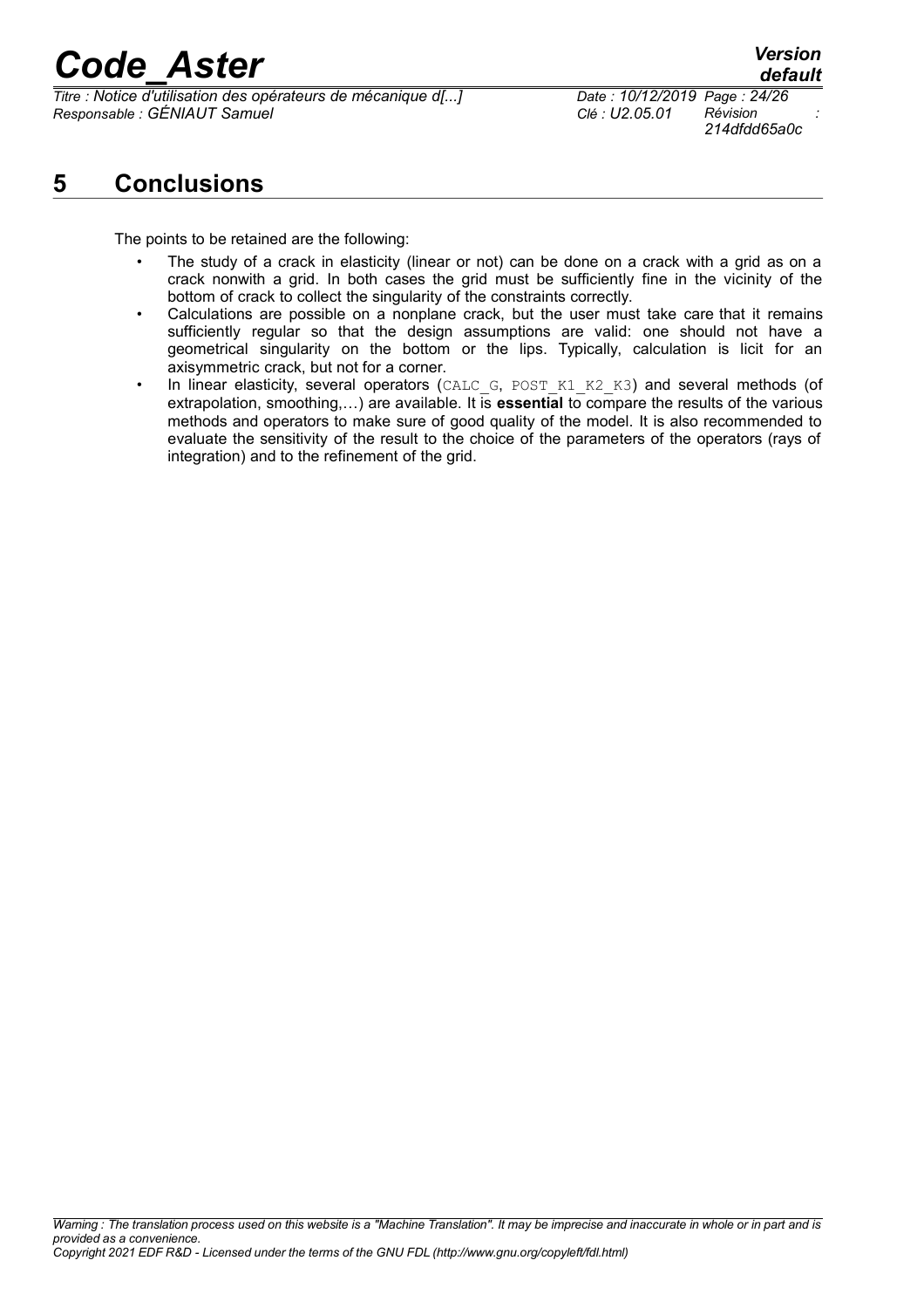*Titre : Notice d'utilisation des opérateurs de mécanique d[...] Date : 10/12/2019 Page : 25/26 Responsable : GÉNIAUT Samuel Clé : U2.05.01 Révision :*

*214dfdd65a0c*

<span id="page-24-0"></span>**6 Documentation of** *Code\_Aster* **relating to the breaking process** 

#### Reference documents:

| [R7.02.01] | Rate of refund of energy in linear thermoelasticity                                                           |
|------------|---------------------------------------------------------------------------------------------------------------|
| [R7.02.03] | Rate of refund of energy in nonlinear thermoelasticity                                                        |
| [R7.02.04] | Lagrangian representation of variation of field                                                               |
| [R7.02.05] | Calculation of the stress intensity factors in plane linear thermoelasticity                                  |
| [R7.02.07] | Rate of refund of energy in thermo-élasto-plasticity                                                          |
| [R7.02.08] | Calculation of the coefficients of intensity of constraints by extrapolation of the field of<br>displacements |

#### Documents of Use:

| TU4.82.011 | <b>Operator</b> DEFI FOND FISS        |
|------------|---------------------------------------|
| [U4.82.03] | <b>Operator</b> CALC G                |
|            | [ $U4.82.05$ ] Operator POST K1 K2 K3 |
| [U4.82.08] | <b>Operator</b> DEFI FISS XFEM        |

#### Case test of Validation:

|              | Gast itsi vi valludilvii.                                                               |                           |                         |                         |                         |                         |                         |                           |                           |               |                         |                             |                         |                         |                         |  |                              |
|--------------|-----------------------------------------------------------------------------------------|---------------------------|-------------------------|-------------------------|-------------------------|-------------------------|-------------------------|---------------------------|---------------------------|---------------|-------------------------|-----------------------------|-------------------------|-------------------------|-------------------------|--|------------------------------|
|              |                                                                                         | <b>Fissure</b>            |                         | Modélisation            |                         |                         |                         | Comp@r.                   |                           |               |                         | <b>MOption</b> <sup>⊻</sup> |                         |                         |                         |  |                              |
| Numéro       | Titre                                                                                   | Maillée                   | maillée<br>နှ           | ₿                       | ဇ                       | Αxi                     | ٩,                      | Linéaire<br>Elas.         | Non lin<br>Elas.          | Elastoplastiq | Grande Déf.             | CALC_G                      | ں<br>5<br>σ<br>CALC     | CALC_K_G                | ส่<br>POST_KI           |  | $\frac{1}{2}$ Particularités |
| hpla310      | Fissure radiale dans un barreau soumis à un choc thermique                              | x                         |                         |                         |                         | $\times$                |                         | $\overline{\mathsf{x}}$   |                           |               |                         | $\times$                    |                         |                         |                         |  | Thermique                    |
| hpla311      | Fissure circulaire dans une sphère soumise à une<br>température uniforme sur les lèvres | $\times$                  |                         |                         |                         | $\times$                |                         | $\times$                  |                           |               |                         | $\times$                    |                         | $\times$                |                         |  | Thermique                    |
| hplp100      | Plaque fissurée en thermoélasticite                                                     | $\overline{\mathsf{x}}$   |                         | $\times$                |                         |                         |                         | $\overline{\mathsf{x}}$   |                           |               |                         | $\times$                    |                         | $\overline{\mathsf{x}}$ |                         |  | Thermique ; Sensibilité      |
| hplp101      | Plaque fissurée en thermoélasticité                                                     | $\overline{\mathsf{x}}$   |                         |                         | $\overline{\mathsf{x}}$ |                         |                         | $\overline{\mathsf{x}}$   |                           |               | $\overline{\mathsf{x}}$ | $\overline{\mathsf{x}}$     |                         | $\overline{\mathsf{x}}$ |                         |  | Thermique ; Sensibilité      |
| hplp310      | Fissure radial dans un cylindre épais sous pression et<br>chargement thermique          | ×                         |                         | X                       |                         |                         |                         | $\times$                  |                           |               |                         | $\boldsymbol{\times}$       |                         | $\times$                |                         |  | Thermique ; contact          |
| hplp311      | Fissure au centre d'une plaque mince soumise à un flux<br>thermique                     | X                         |                         |                         | X                       |                         |                         | $\boldsymbol{\mathsf{x}}$ |                           |               |                         | $\boldsymbol{\times}$       |                         | $\times$                |                         |  | Thermique                    |
| hplv102      | G en thermoélasticité pour une fissure circulaire en milieu<br>infini                   | x                         |                         |                         |                         | $\times$                |                         | $\times$                  |                           |               |                         | $\boldsymbol{\times}$       |                         |                         |                         |  | Thermique                    |
| hplv103      | G en thermoélasticité 3D pour une fissure circulaire                                    | $\times$                  |                         |                         |                         |                         | $\times$                | $\times$                  |                           |               |                         | $\times$                    | $\times$                | $\times$                |                         |  | Thermique                    |
| hsna120      | Propagation d'un réseau de fissure en fatique<br>thermomécanique                        | x                         |                         |                         |                         | $\times$                |                         | $\boldsymbol{\mathsf{x}}$ |                           |               |                         |                             |                         |                         | x                       |  | Thermique ; propagation      |
| sdls114      | Facteurs d'intensité des contraintes modaux                                             | $\overline{\mathsf{x}}$   |                         |                         | $\overline{\mathsf{x}}$ |                         | $\overline{\mathsf{x}}$ | $\overline{\mathsf{x}}$   |                           |               |                         |                             |                         |                         | $\overline{\mathsf{x}}$ |  | X K G MODA                   |
| $s$ sla310   | Fissure radiale à l'interface d'un bimatériau                                           | $\overline{\mathsf{x}}$   |                         |                         |                         | $\overline{\mathsf{x}}$ |                         | $\overline{\mathsf{x}}$   |                           |               |                         | $\overline{\mathsf{x}}$     |                         |                         |                         |  | Bimatériau                   |
| ssla311      | Fissure circulaire soumise à une charge annulaire                                       | $\boldsymbol{\mathsf{x}}$ |                         |                         |                         | $\times$                |                         | $\overline{\mathsf{x}}$   |                           |               |                         | $\boldsymbol{\times}$       |                         |                         |                         |  |                              |
| $s$ s $p101$ | Plaque fissurée en traction                                                             | $\overline{\mathsf{x}}$   |                         |                         | $\overline{\mathsf{x}}$ |                         |                         | $\overline{\mathsf{x}}$   |                           |               |                         | $\overline{\mathsf{x}}$     |                         | $\overline{\mathsf{x}}$ |                         |  |                              |
| ssip102      | Calcul de G avec déformations initiales                                                 | $\overline{\mathsf{x}}$   |                         | $\overline{\mathsf{x}}$ |                         |                         |                         | $\overline{\mathsf{x}}$   |                           |               |                         | $\overline{\mathsf{x}}$     |                         |                         |                         |  | Ftat initial                 |
| ssip103      | Calcul de K1 et K2 pour une plaque circulaire fissurée                                  | $\overline{\mathsf{x}}$   |                         |                         | $\times$                |                         |                         | $\overline{\mathsf{x}}$   |                           |               |                         | $\overline{\mathsf{x}}$     |                         | $\times$                |                         |  | Mode mixte                   |
| sslp310      | Fissure pressurisée dans un domaine plan illimité                                       | $\overline{\mathsf{x}}$   |                         |                         | $\overline{\mathsf{x}}$ |                         |                         | $\overline{\mathsf{x}}$   |                           |               |                         |                             |                         | $\overline{\mathsf{x}}$ |                         |  | MACR ELAS MULT               |
| ssip311      | Fissure centrale dans une plaque à deux matériaux                                       | $\times$                  |                         |                         | $\overline{\mathsf{x}}$ |                         |                         | $\overline{\mathsf{x}}$   |                           |               |                         | $\times$                    |                         |                         |                         |  | Bimatériau                   |
| ssip313      | Fissure oblique dans une plaque infinie en traction                                     | $\overline{\mathsf{x}}$   |                         |                         | $\times$                |                         |                         | $\overline{\mathsf{x}}$   |                           |               |                         |                             |                         | $\times$                | $\times$                |  | Mode mixte ; Arlequin        |
| sslp314      | Fissure déviée à l'interface de 2 plaques élastiques                                    | $\overline{\mathsf{x}}$   |                         |                         | $\overline{\mathsf{x}}$ |                         |                         | $\overline{\mathsf{x}}$   |                           |               |                         | $\overline{\mathsf{x}}$     |                         | $\overline{\mathsf{x}}$ |                         |  |                              |
| sslp315      | Propagation d'une fissure débouchante dans une plaque 2D                                |                           | $\times$                | $\times$                |                         |                         |                         | $\times$                  |                           |               |                         |                             |                         | $\times$                | $\times$                |  | Propagation                  |
| sslv110      | Fissure semi-elliptique dans un milieu infini                                           | $\times$                  | $\overline{\mathsf{x}}$ |                         |                         |                         | X                       | $\overline{\mathsf{x}}$   |                           |               |                         | $\times$                    | $\times$                | $\overline{\mathsf{x}}$ | $\times$                |  | Sensibilité                  |
| sslv134      | Fissure circulaire en milieu infini                                                     | $\times$                  | $\overline{\mathsf{x}}$ |                         |                         |                         | $\overline{\mathsf{x}}$ | $\overline{\mathsf{x}}$   |                           |               |                         | $\times$                    | $\overline{\mathsf{x}}$ | $\overline{\mathsf{x}}$ | $\times$                |  | X G BILI, G GLOB, CALC K MAX |
| sslv310      | Fissure semi-elliptique débouchante en peau interne dans un<br>cylindre sous pression   | $\times$                  |                         |                         |                         |                         | $\times$                | $\times$                  |                           |               |                         | $\times$                    | $\times$                |                         |                         |  |                              |
| sslv311      | Fiss en quart d'ellipse au coin d'un disque épais                                       | $\overline{\mathsf{x}}$   |                         |                         |                         |                         | $\overline{\mathsf{x}}$ | $\overline{\mathsf{x}}$   |                           |               |                         |                             |                         | $\times$                |                         |  |                              |
| sslv312      | Fissure elliptique perpendiculaire à l'interface entre deux<br>matériaux                | $\times$                  |                         |                         |                         |                         | $\times$                | $\times$                  |                           |               |                         | $\times$                    | $\times$                |                         |                         |  |                              |
| sslv313      | Tube sous pression fissuré                                                              | $\overline{\mathsf{x}}$   | $\overline{\mathsf{x}}$ |                         |                         |                         | $\overline{\mathsf{x}}$ | $\overline{\mathsf{x}}$   |                           |               |                         | $\overline{\mathsf{x}}$     |                         | $\overline{\mathsf{x}}$ | $\overline{\mathsf{x}}$ |  |                              |
| sslv314      | Propagation de fissure dans une plaque 3D en mode I pur                                 |                           | $\overline{\mathsf{x}}$ |                         |                         |                         | $\overline{\mathsf{x}}$ | $\overline{\mathsf{x}}$   |                           |               |                         |                             |                         | $\overline{\mathsf{x}}$ | $\overline{\mathsf{x}}$ |  | Propagation                  |
| sslv315      | Propagation de fissure inclinée dans une plaque 3D                                      |                           | $\overline{\mathsf{x}}$ |                         |                         |                         | $\overline{\mathsf{x}}$ | $\overline{\mathsf{x}}$   |                           |               |                         |                             |                         | $\overline{\mathsf{x}}$ | $\overline{\mathsf{x}}$ |  | Propagation                  |
| ssnp102      | Plaque entaillée en plasticité                                                          | x                         |                         | x                       |                         |                         | $\overline{\mathsf{x}}$ |                           |                           | $\times$      |                         | $\times$                    |                         |                         |                         |  |                              |
| ssnp110      | Fissure de bord en élastoplasticité dans une plaque<br>rectangulaire                    | x                         | X                       | x                       | $\times$                |                         |                         |                           | ×                         |               |                         | $\times$                    |                         |                         |                         |  |                              |
| ssnp311      | Fissuration en mode II d'une éprouvette elastoplastique                                 | $\boldsymbol{\mathsf{x}}$ |                         | $\boldsymbol{\times}$   |                         |                         |                         |                           | $\boldsymbol{\mathsf{x}}$ |               |                         | $\overline{\mathsf{x}}$     |                         |                         |                         |  |                              |
| ssnp312      | Fissure parallèle à une interface dans une CT bimétallique                              | $\overline{\mathsf{x}}$   |                         | $\overline{\mathsf{x}}$ |                         |                         |                         |                           | $\overline{\mathsf{x}}$   |               |                         | $\overline{\mathsf{x}}$     |                         |                         |                         |  |                              |
| ssnv108      | Eprouvette CT en non linéaire                                                           | $\overline{\mathsf{x}}$   | $\overline{\mathsf{x}}$ |                         | $\overline{\mathsf{x}}$ |                         | $\times$                |                           | $\overline{\mathsf{x}}$   |               |                         | $\overline{\mathsf{x}}$     |                         |                         |                         |  |                              |
| ssnv166      | Cylindre fissuré sous chargement multiple                                               | $\overline{\mathsf{x}}$   |                         |                         |                         |                         | $\times$                | $\times$                  |                           |               |                         |                             |                         | $\times$                | $\times$                |  | Contact                      |
| ssnv192      | Eprouvette avec fissure centrale                                                        |                           | $\times$                |                         |                         |                         | $\overline{\mathsf{x}}$ | $\overline{\mathsf{x}}$   |                           |               |                         |                             |                         | $\overline{\mathsf{x}}$ |                         |  |                              |
| ssnv185      | Fissure débouchante dans une plaque 3D                                                  | $\boldsymbol{\mathsf{x}}$ | $\overline{\mathsf{x}}$ |                         |                         |                         | $\times$                | $\overline{\mathsf{x}}$   |                           |               |                         | $\times$                    |                         | $\times$                | $\times$                |  |                              |